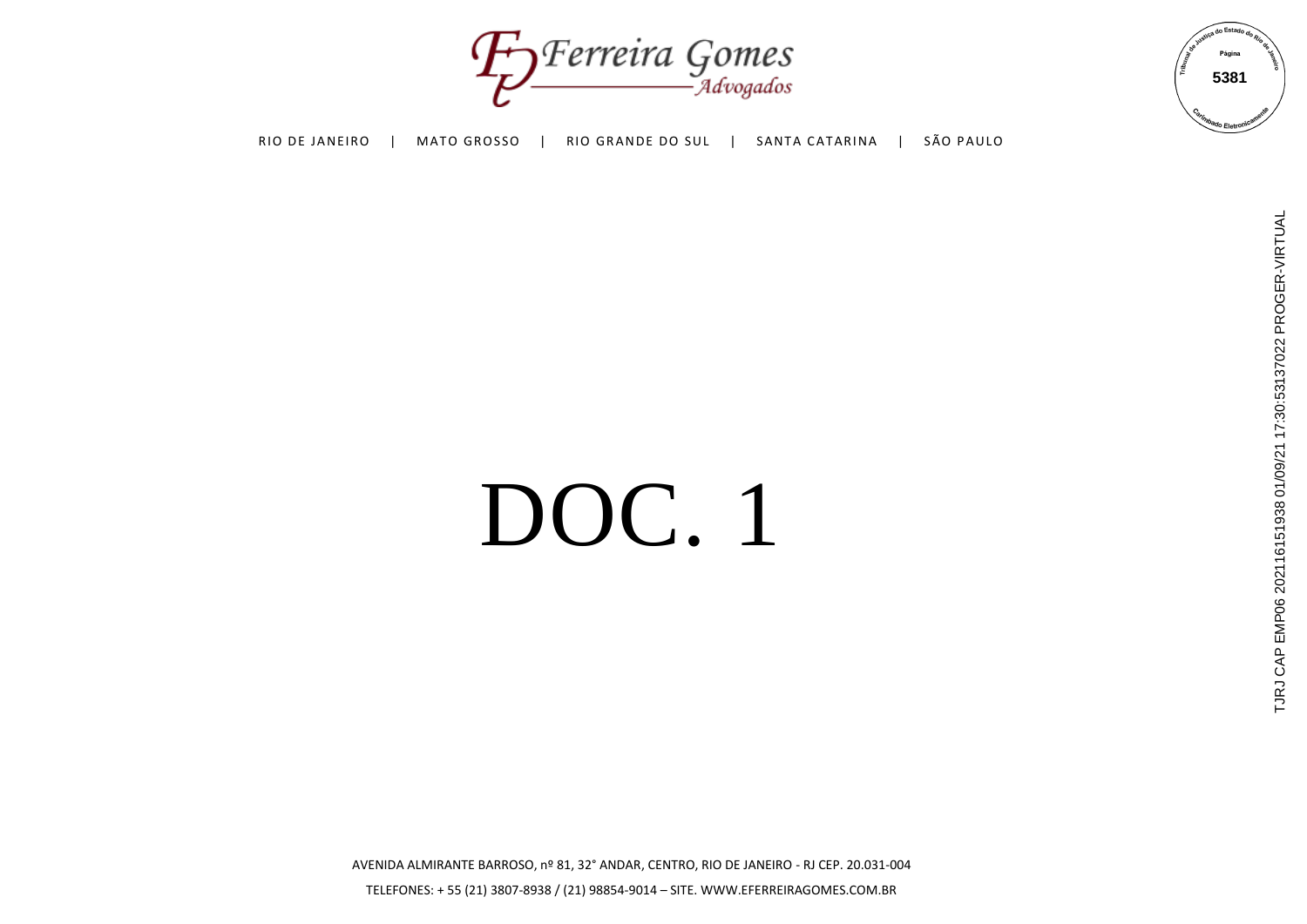



## **R E S U M O**

#### **QUADROS GERAL DE CREDORES**

|                               |            | RIO DE JANEIRO        | MATO GROSSO |                   | -Advogados<br>RIO GRANDE DO SUL | SANTA CATARINA        | SÃO PAULO        |               | 5382<br><b><i>Inhado</i></b> Eletron |
|-------------------------------|------------|-----------------------|-------------|-------------------|---------------------------------|-----------------------|------------------|---------------|--------------------------------------|
| <b>RESUMO</b>                 |            |                       |             |                   |                                 |                       |                  |               |                                      |
|                               |            |                       |             |                   | QUADROS GERAL DE CREDORES       |                       |                  |               |                                      |
|                               |            |                       |             |                   | (CONSOLIDADO)                   |                       |                  |               |                                      |
|                               |            |                       |             |                   |                                 |                       |                  |               |                                      |
|                               |            |                       |             |                   |                                 |                       |                  |               |                                      |
|                               |            |                       |             |                   |                                 |                       |                  |               |                                      |
| 1.600,0                       |            |                       |             |                   | <b>Classe</b>                   | <b>Valor Anterior</b> | <b>Valor</b>     | $\frac{0}{6}$ |                                      |
| 1.400,0<br>1.200,0<br>1.000,0 |            | $1.306, 1$ $1.334, 6$ |             |                   | Classe I                        | 7.463.743,06          | 10.425.306,03    | 0,77%         |                                      |
| 800,0<br>600,0                |            |                       |             | Anterior<br>Atual | Classe $\rm III$                | 1.306.116.983,65      | 1.334.604.905,14 | 98,73%        |                                      |
| 400,0<br>200,0<br>0,0         | $7,5$ 10,4 |                       | $5,2$ 6,8   |                   | $\rm{Class}\,e$ IV              | 5.213.212,07          | 6.758.485,76     | 0,50%         |                                      |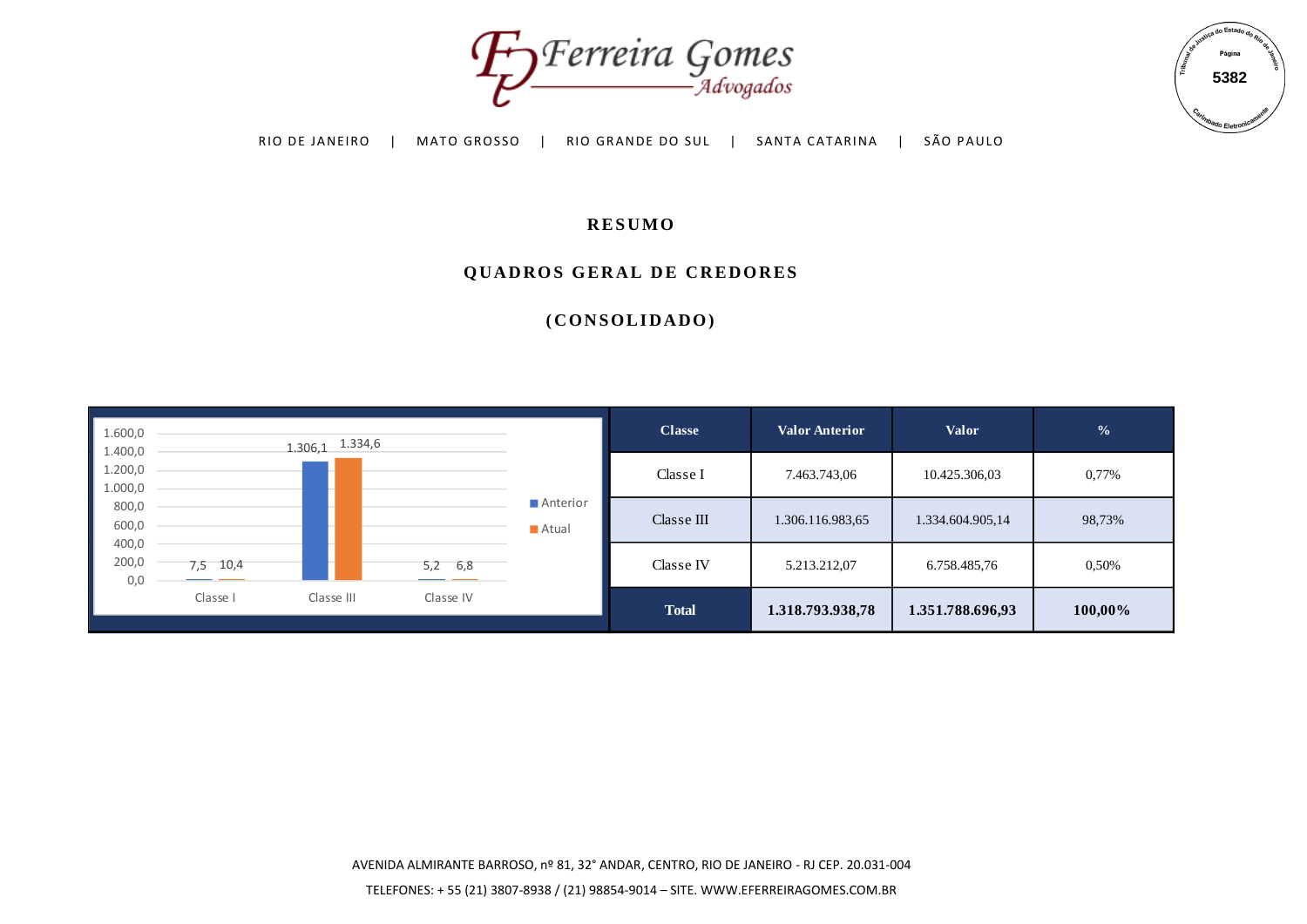



# **QUADRO GERAL DE CREDORES**

# SUPERVIA CONCESSIONÁRIA DE TRANSPORTE FERROVIÁRIO S.A.

**S u p e r V i a , C N P J 0 2 . 7 3 5 . 3 8 5 / 0 0 0 1 - 6 0**



| $N^{\rm o}$ | <b>Nome/Nome Empresarial</b>            | <b>IDENTIFICAÇÃO</b> | Valor em R\$ | <b>Classe</b> |
|-------------|-----------------------------------------|----------------------|--------------|---------------|
|             | ADILSON DE SOUZA CHAVES                 | 605.214.657-53       | 363.273,00   | Classe I      |
|             | ABRAHAO MONTEIRO DA SILVA               | 382.069.607-59       | 86.653,35    | Classe I      |
| 3           | AFONSO DE ALBUQUERQUE REIS E SILVA NETO | 180405               | 13.681,97    | Classe I      |
|             | ALECSANDRO DE JESUS BATISTA             | 076.424.507-45       | 105.322,94   | Classe I      |
|             | ALEXANDRE VICTORINO DE OLIVEIRA         | 98176                | 278.468,46   | Classe I      |
| 6           | ANDERSON DE MIRANDA SANTOS GEARA        | 154.001              | 381.58       | Classe I      |
|             | ANDERSON MARTINS PEREIRA DA SILVA       | 152537               | 4.883,55     | Classe I      |
| 8           | ANDRE LUIZ DA SILVA DE MATTOS           | 076.233.267-08       | 165.041,20   | Classe I      |

AVENIDA ALMIRANTE BARROSO, nº 81, 32° ANDAR, CENTRO, RIO DE JANEIRO - RJ CEP. 20.031-004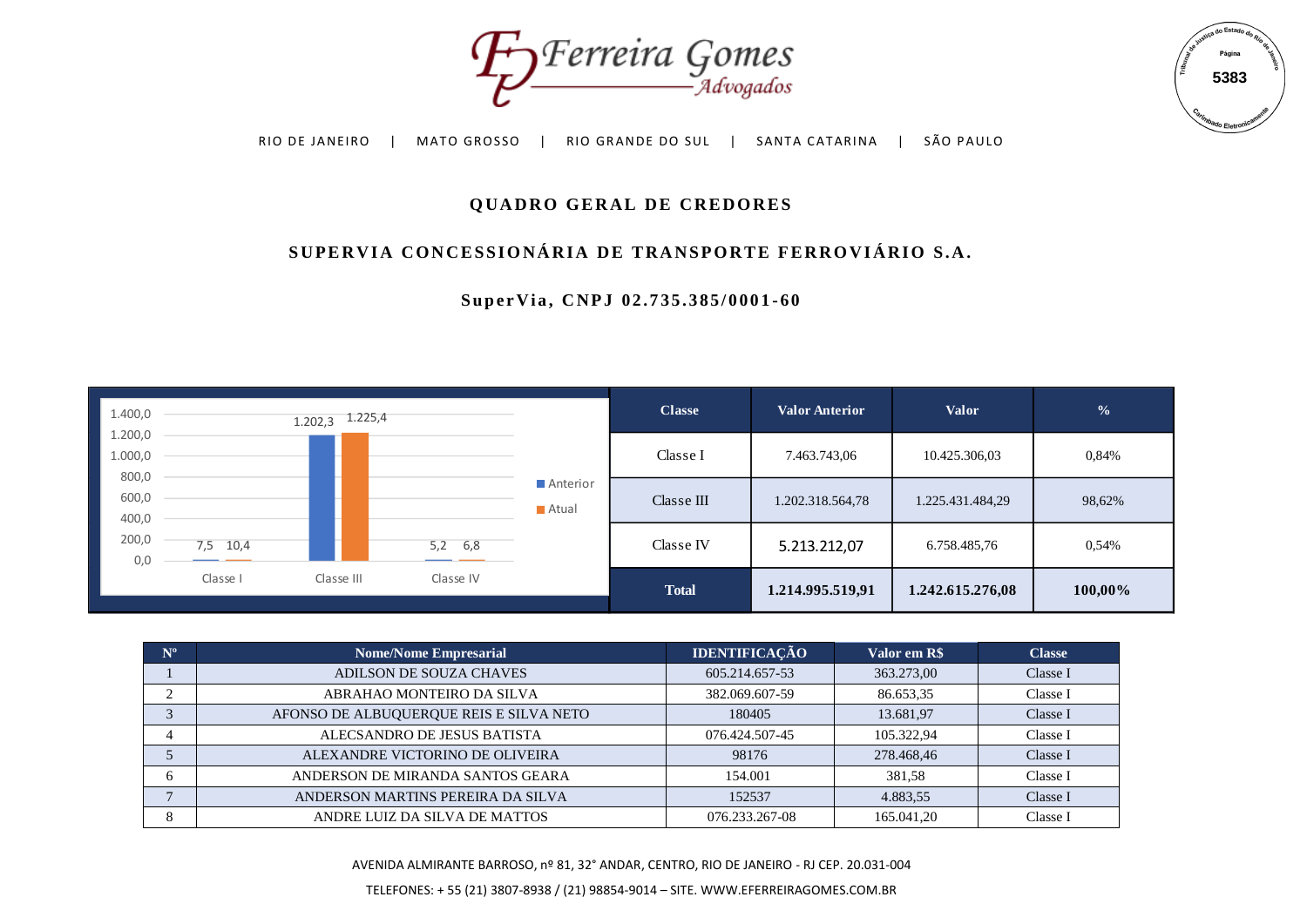Forreira Gomes



| 9  | ANDRESSA LIMA DE MATOS                            | RJ198370           | 1.673,87   | Classe I |
|----|---------------------------------------------------|--------------------|------------|----------|
| 10 | ANGELA DO AMARAL DA SILVA                         | 998.762.727-72     | 119.342,76 | Classe I |
| 11 | ANTONELI E ASSOCIADOS ADVOGADOS                   | 05.576.617/0001-73 | 22.753.50  | Classe I |
| 12 | <b>ANTONIO FRANCISCO RIBEIRO</b>                  | 100.503.497-40     | 198.037,28 | Classe I |
| 13 | BARBARA REGINA VIEIRA DOS SANTOS                  | 198175             | 1.414,43   | Classe I |
| 14 | <b>BASTOS &amp; PINHEIRO ADVOGADOS ASSOCIADOS</b> | OAB/RJ 96.267      | 56.971,34  | Classe I |
| 15 | <b>BBF ADVOGADOS ASSOCIADOS</b>                   | 81358              | 459,70     | Classe I |
| 16 | <b>BIANCA VIEIRA DA CUNHA FRANCA</b>              | RJ133746           | 4.701,99   | Classe I |
| 17 | BODAS, CHAVES, KLANG SOCIEDADE DE ADVOGADOS       | 02.228.648/0001-45 | 41.877,08  | Classe I |
| 18 | BRANDAO COUTO, WIGDEROWITZ E PESSOA ADVOGADOS     | 09.070.045/0001-07 | 119.119.35 | Classe I |
| 19 | BRASIL PREV SEGUROS E PREVIDÊNCIA S.A             |                    | 167.518,35 | Classe I |
| 20 | <b>BRUNO CALFAT ADVOGADOS</b>                     | 20.939.832/0001-85 | 800.212,16 | Classe I |
| 21 | CARLOS FRANCISCO BONARD BARBOSA                   | RJ157170           | 5.518,26   | Classe I |
| 22 | CLAUDIO HENRIQUE DA SILVA ALELUIA                 | 070.282.957-96     | 14.575,60  | Classe I |
| 23 | <b>COSME GOMES</b>                                | 036.634.217-75     | 67.592,06  | Classe I |
| 24 | DALLEDONE & ADVOGADOS ASSOCIADOS                  | 06.273.799/0001-76 | 148.377,73 | Classe I |
| 25 | DAMIÃO LOURENÇO PEREIRA                           | 435.656.627-00     | 12.038,20  | Classe I |
| 26 | DANIEL FERREIRA DA SILVA                          | 033.415.967-98     | 64.595,97  | Classe I |
| 27 | DARLAN CASSIANO DE ALMEIDA                        | OAB/RJ 128.213     | 26.687,02  | Classe I |
| 28 | Defensoria Pública do Estado do Rio de Janeiro    |                    | 4.502,65   | Classe I |
| 29 | DELCIR DE SOUZA SANTOS                            | 511.975.457-00     | 35.935,58  | Classe I |
| 30 | DORGIVAL CAVALCANTE DE MOURA                      | 605.801.604-59     | 5.239,91   | Classe I |
| 31 | DOUGLAS DO NASCIMENTO SILVA                       | 114.029.137-88     | 289.893,80 | Classe I |
| 32 | EBSON ALVES LUIZ DA SILVA                         | 075.968.587-83     | 10.496,06  | Classe I |
| 33 | <b>EDNALDO LEMOS DE OLIVEIRA</b>                  | 078.214.997-90     | 8.405,14   | Classe I |
| 34 | <b>EDSON PORTELLA GUEDES</b>                      | 740.046.707-72     | 15.195,79  | Classe I |
| 35 | <b>EDUARDO RODRIGUES DOS SANTOS</b>               | 078.116.977-18     | 21.279,20  | Classe I |
| 36 | <b>EDUARDO SILVA DOS SANTOS</b>                   | 178054             | 733,09     | Classe I |
| 37 | EDUARDO ZUCCARELLI DE CARVALHO                    | RJ136436           | 3.012,06   | Classe I |
| 38 | ELIOMAR DOS SANTOS DE OLIVEIRA                    | 051.688.237-69     | 14.564,37  | Classe I |
| 39 | EVANDRO LUIZ DA SILVA                             | 020.596.727-24     | 286.543,75 | Classe I |
|    |                                                   |                    |            |          |

AVENIDA ALMIRANTE BARROSO, nº 81, 32° ANDAR, CENTRO, RIO DE JANEIRO - RJ CEP. 20.031-004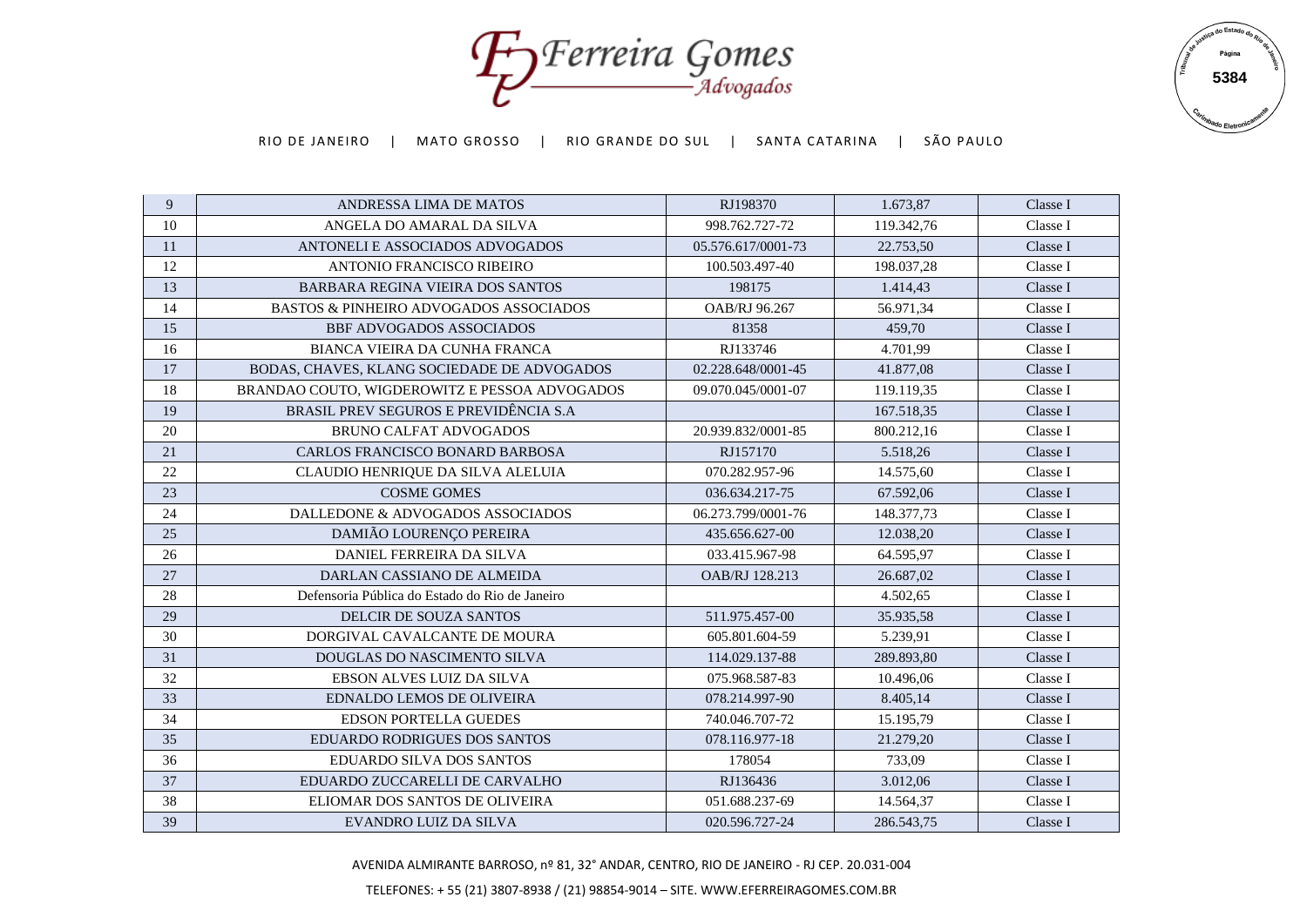Forreira Gomes



| 40 | <b>FABIO LUIZ PINHEIRO SOARES</b>            | 113.000.547-00     | 10.284,74    | Classe I |
|----|----------------------------------------------|--------------------|--------------|----------|
| 41 | FABIO MACHADO MONTEIRO                       | RJ155040           | 1.098,22     | Classe I |
| 42 | <b>FABIOLA BOTTINO FERRERO DE OLIVEIRA</b>   | 81608              | 1.659,54     | Classe I |
| 43 | FELIPE DE OLIVEIRA CARDOZO                   | OAB/RJ 98.125      | 426.700,64   | Classe I |
| 44 | FERREIRA LEAO ADVOGADOS ASSOCIADOS           | 14.853.179/0001-34 | 872.629,08   | Classe I |
| 45 | <b>FLAVIA EMILIA SILVA DE OLIVEIRA</b>       | OAB/RJ 166.503     | 9.279,07     | Classe I |
| 46 | FLÁVIO AUGUSTO CAMPOS FERNANDES              | 113275             | 5.253,50     | Classe I |
| 47 | <b>GEORGE PIMENTEL DE OLIVEIRA</b>           | 104649             | 19.130,68    | Classe I |
| 48 | <b>GLAUBER DA SILVA MORAES</b>               | 141554             | 2.638,25     | Classe I |
| 49 | <b>GLORIA REGINA FERREIRA MENDES</b>         | RJ70828            | 2.401,46     | Classe I |
| 50 | HUMBERTO PINHEIRO NABUCO DE FREITAS          | 025.258.687-57     | 135.537,17   | Classe I |
| 51 | IGNEZ CAROLINA DA SILVA ALBUQUERQUE LUGARINI | 144841             | 1.712,34     | Classe I |
| 52 | <b>JACIRA CANDIDA DA SILVA</b>               | 048.829.577-94     | 40.753.75    | Classe I |
| 53 | JACQUELINE CAETANO DO CANTO SILVA            | OAB/RJ 119.938     | 13.105,28    | Classe I |
| 54 | <b>JADSON ANDRE LIMA</b>                     | 916.738.367-04     | 9.203,17     | Classe I |
| 55 | <b>JAIME SAMUEL CUKIER</b>                   | 17235              | 1.948,80     | Classe I |
| 56 | <b>JOANA DUARTE CAETANO</b>                  | 79762              | 1.467,20     | Classe I |
| 57 | <b>JOAO GABRIEL DOS SANTOS</b>               | 133.708.097-70     | 41.632,41    | Classe I |
| 58 | JOAO LUIZ DA CONCEICAO                       | 033.219.107-99     | 21.609,20    | Classe I |
| 59 | <b>JOÃO TANCREDO</b>                         | 137037             | 39.502,35    | Classe I |
| 60 | <b>JOHNSON PATRICK DE OLIVEIRA</b>           | 102.467.167-46     | 24.608,79    | Classe I |
| 61 | <b>JONAS DA SILVA GERALDO</b>                | 140.351.217-54     | 11.299,68    | Classe I |
| 62 | JONE DE LIMA PESSOA                          | 100.932.207-90     | 408.375,00   | Classe I |
| 63 | JORGE HENRIQUE DE JESUS                      | 015.551.797-03     | 18.788,76    | Classe I |
| 64 | <b>JORGE LUIZ FERREIRA DA CRUZ JUNIOR</b>    | 161.395.557-01     | 1.310,00     | Classe I |
| 65 | <b>JOSE AMERICO DA SILVA PACHECO</b>         | 738.065.367-91     | 78.290,51    | Classe I |
| 66 | <b>JOSE CARLOS DOS SANTOS</b>                | 931.945.107-97     | 14.169,35    | Classe I |
| 67 | JOSÉ CARLOS PACHECO BRANDÃO                  | 142661             | 4.094,42     | Classe I |
| 68 | <b>JOSÉ CHINDLER</b>                         | 10657              | 4.523,94     | Classe I |
| 69 | JOSÉ RICARDO MACEDO FERNANDES                | 536.483.827-72     | 71.344,53    | Classe I |
| 70 | JOSE ROBERTO SAMPAIO SOCIEDADE ADVOGADOS     | 19.030.361/0001-09 | 1.092.845,60 | Classe I |

AVENIDA ALMIRANTE BARROSO, nº 81, 32° ANDAR, CENTRO, RIO DE JANEIRO - RJ CEP. 20.031-004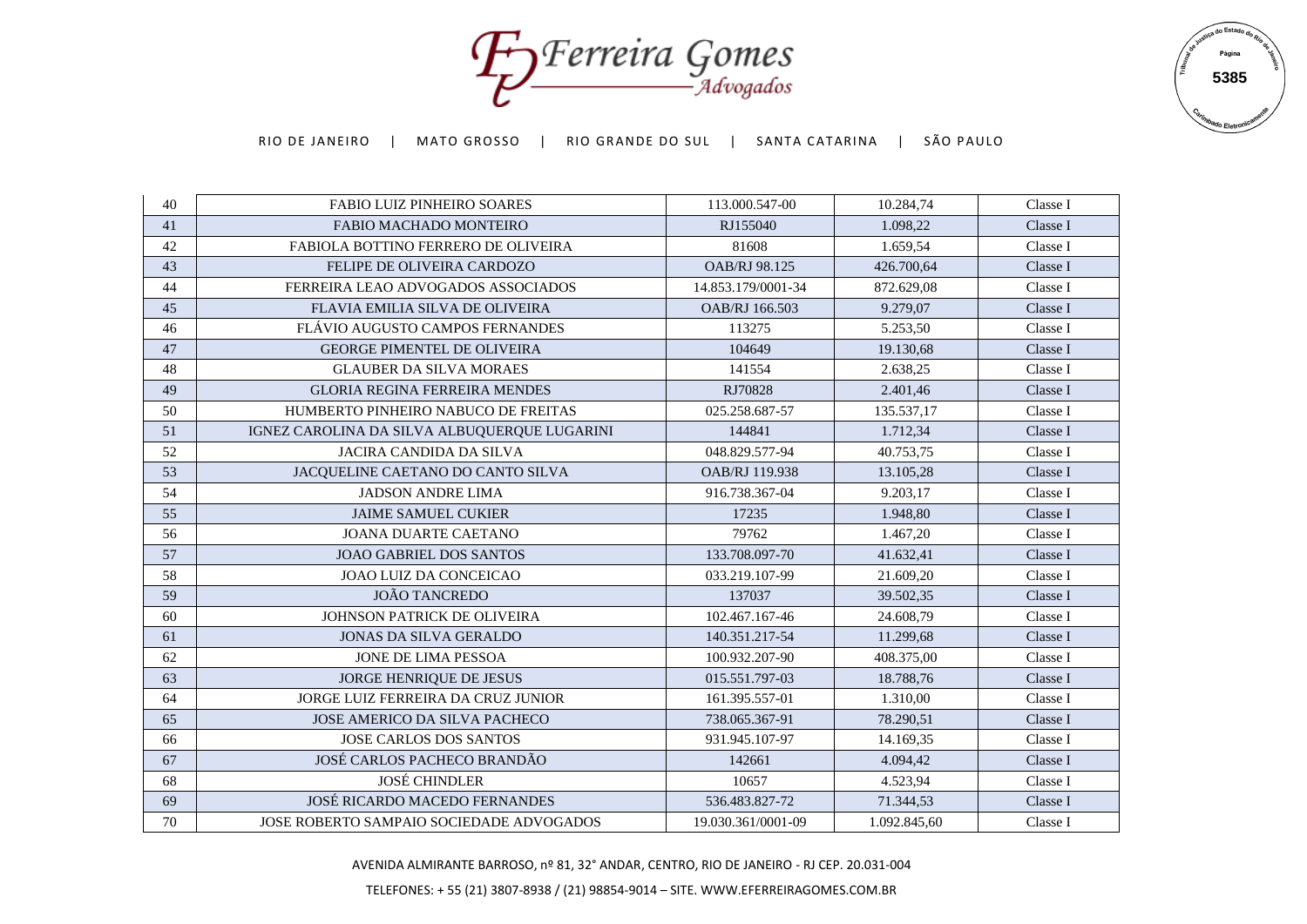Forreira Gomes



| 71  | <b>JUAREZ SEVERINO DA SILVA</b>                        | 092.738.277-64       | 15.725,62  | Classe I |
|-----|--------------------------------------------------------|----------------------|------------|----------|
| 72  | <b>JULLIANO DE CASTRO GOMES</b>                        | 174798               | 772,92     | Classe I |
| 73  | <b>LEAL COTRIM JANSEN FIAD ADVOGADOS</b>               | 14.584.749/0001-38   | 11.291,96  | Classe I |
| 74  | <b>LEONARDO DOS SANTOS DA SILVA</b>                    | 056.616.247-43       | 85.276,68  | Classe I |
| 75  | <b>LEONE ASSUNCAO MARTINS</b>                          | 121.302.027-13       | 21.061,88  | Classe I |
| 76  | <b>LEONEL DOS SANTOS MARTINS</b>                       | 085.705.657-39       | 40.397,82  | Classe I |
| 77  | LUIS CARLOS CATHARINA                                  | 605.590.477-20       | 7.190,17   | Classe I |
| 78  | <b>LUIZ CARLOS DIAS DUARTE</b>                         | 448.040.677-87       | 194.243,60 | Classe I |
| 79  | LUIZ CARLOS FERNANDES JUNIOR                           | OAB/RJ 82.812.       | 109.350.70 | Classe I |
| 80  | <b>LUIZ CARLOS RIBEIRO</b>                             | RJ95864              | 815.71     | Classe I |
| 81  | LUIZ CLAUDIO CARDOSO GOMES                             | 143263               | 5.981,76   | Classe I |
| 82  | LUIZ DOS TABAJARAS DE NUNES RODRIGUES                  | 34307                | 830,21     | Classe I |
| 83  | LUZIA LACERDA COELHO DE SOUZA                          | 162694               | 2.339,50   | Classe I |
| 84  | MARCELO ALCANTARA DA CUNHA                             | 089.105.727-79       | 15.368,60  | Classe I |
| 85  | <b>MARCELO DOS SANTOS SILVA</b>                        | 026.211.247-71       | 32.328,75  | Classe I |
| 86  | MARCELO GOMES PORTÃO                                   | 054.386.077-96       | 55.439,84  | Classe I |
| 87  | <b>MARCELO PAIM SAMPAIO</b>                            | OAB/RJ 77.284        | 20.402,70  | Classe I |
| 88  | MARCIA ANDREA RODRIGUES DA SILVA                       | 014.350.647-12       | 35.480,14  | Classe I |
| 89  | MÁRCIO DOS ANJOS & ASSOCIADOS                          | 125.489              | 382.626,61 | Classe I |
| 90  | MARCONDES GOMES DE OLIVEIRA                            | 085.300.997-02       | 67.799,42  | Classe I |
| 91  | <b>MARCOS JOSE COSTA DOS SANTOS JUNIOR</b>             | 092.759.487-04       | 24.352,73  | Classe I |
| 92  | <b>MARCOS SUZANO DE OLIVEIRA</b>                       | 592.597.137-53       | 4.427,55   | Classe I |
| 93  | MARCUS VINICIUS DE SOUSA BRASILEIRO                    | 173265               | 2.196,65   | Classe I |
| 94  | MARIA CLAUDIA DA SILVA GONÇALVES                       | 075.153.557-51       | 142.596,00 | Classe I |
| 95  | MARIA DE FATIMA EVANGELHO BORGES DA COSTA              | 81799                | 37.737,75  | Classe I |
| 96  | <b>MARIA LUCIA CORRÊA</b>                              | <b>OAB/RJ 88.794</b> | 76.636,48  | Classe I |
| 97  | MÁRIO ALESSANDRO SOARES DA SILVA                       | 075.706.677-19       | 31.203,39  | Classe I |
| 98  | MARIO JORGE ELIAS DE CARVALHO                          | 009.520.867-43       | 6.994,14   | Classe I |
| 99  | MATTOS FILHO VEIGA FILHO MARREY JR E QUIROGA ADVOGADOS | 67.003.673/0001-76   | 187.240,10 | Classe I |
| 100 | <b>MAURO DA SILVA PEREIRA</b>                          | 662.302.847-15       | 64.480,10  | Classe I |
| 101 | MEIRE RIBEIRO SILVA DE FREITAS                         | 125683               | 1.585,47   | Classe I |

AVENIDA ALMIRANTE BARROSO, nº 81, 32° ANDAR, CENTRO, RIO DE JANEIRO - RJ CEP. 20.031-004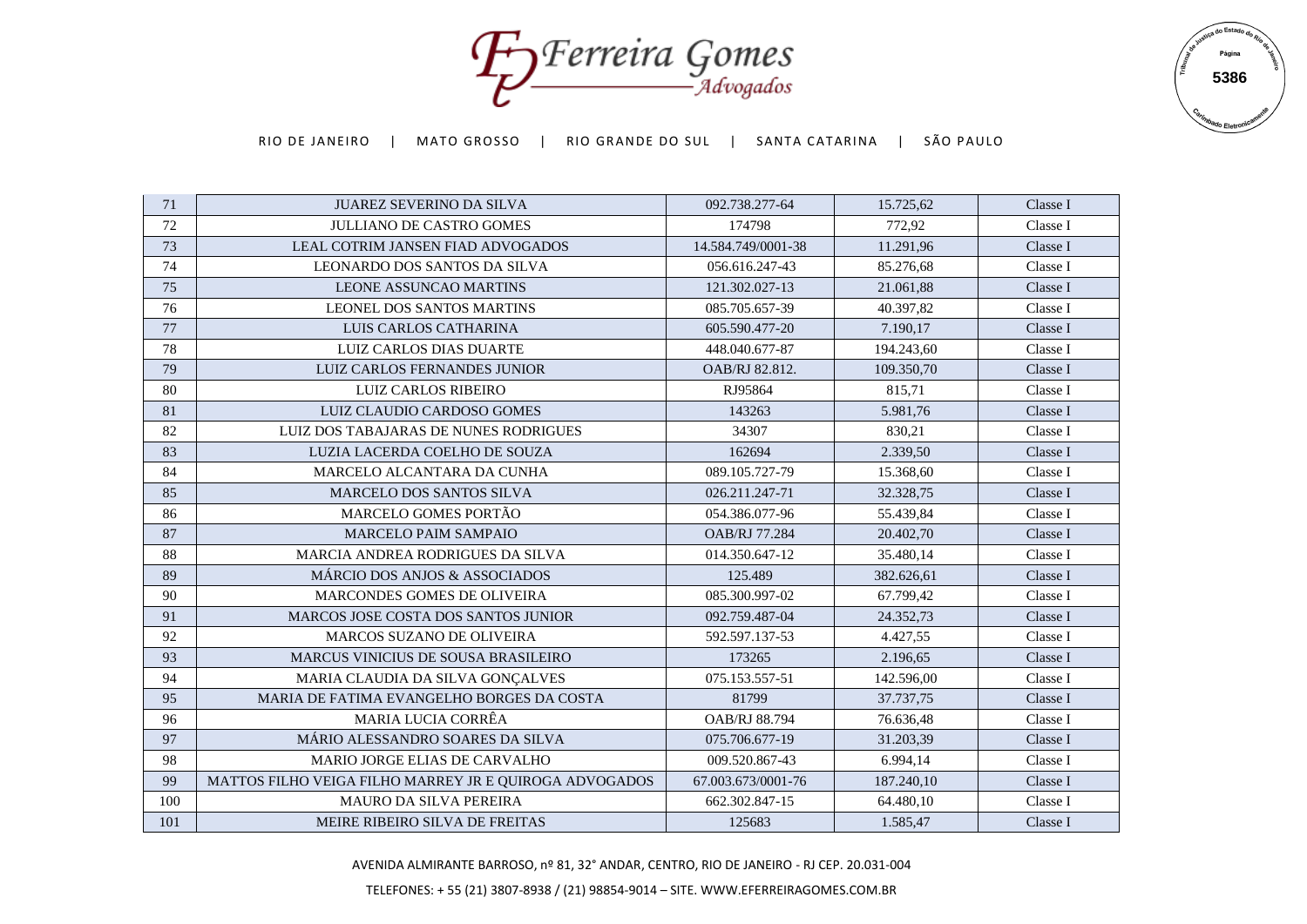Foreira Gomes



| 102 | MONICA CARVALHO MELO DOS SANTOS                                                 | <b>OAB/RJ 82406</b> | 10.216,42  | Classe I |
|-----|---------------------------------------------------------------------------------|---------------------|------------|----------|
| 103 | MOTTA FERNANDES ROCHA ADVOGADOS                                                 | 35.808.211/0001-30  | 54.361.61  | Classe I |
| 104 | NELIO JOSÉ BARQUET                                                              | OAB/RJ 30.485       | 57.274,81  | Classe I |
| 105 | NILSON VEIGA RABELLO                                                            | 455.122.997-00      | 12.122,25  | Classe I |
| 106 | NOVOTNY, NEY, SALDANHA, PENNA, PONTE, VIANNA & CORREA<br>SOCIEDADE DE ADVOGADOS | 29.724.153/0001-63  | 3.030,52   | Classe I |
| 107 | <b>ODAIR MARCIO PEREIRA</b>                                                     | RJ158790            | 13.985,67  | Classe I |
| 108 | OROMILDO LUIZ MOURA BRASIL                                                      | 75960               | 17.166,71  | Classe I |
| 109 | PAULO JOSE PHILIPPE MEISER                                                      | 387.953.617-15      | 46.099,90  | Classe I |
| 110 | PORTUGAL RIBEIRO E NAVARRO PRADO ADVOGADOS                                      | 17.855.240/0001-70  | 41.370,00  | Classe I |
| 111 | RAFAEL DE CAMPOS NOGUEIRA                                                       | 120656              | 1.285,99   | Classe I |
| 112 | RAQUEL LOPES DA SILVA                                                           | 104.584.707-08      | 26.010,60  | Classe I |
| 113 | <b>RAUL RODRIGO DE SOUZA</b>                                                    | 080.555.087-98      | 137.167,54 | Classe I |
| 114 | RENATA FERNANDA PINHEIRO DA CRUZ                                                | OAB/RJ 96.267       | 252.481,88 | Classe I |
| 115 | <b>RENATO DE SOUZA SILVA</b>                                                    | 092.429.527-96      | 14.574,88  | Classe I |
| 116 | RENNO. PENTEADO. REIS E SAMPAIO ADVOGADOS                                       | 13.097.615/0001-20  | 39.106,95  | Classe I |
| 117 | RICHARD CASTRO DE ALMEIDA                                                       | 114.051.007-02      | 88.605,82  | Classe I |
| 118 | ROBERTO AFONSO MONTEIRO                                                         | 181197              | 380.80     | Classe I |
| 119 | ROBERTO CARLOS DOS SANTOS OLIVEIRA                                              | 881.828.197-68      | 98.769,70  | Classe I |
| 120 | RODOLFO CASTELLO DEULEFEU                                                       | 122.825.547-44      | 12.923,07  | Classe I |
| 121 | ROMULO CASSIO DE OLIVEIRA                                                       | OAB/RJ 157.675      | 25.529,16  | Classe I |
| 122 | <b>ROSEMERI ALVES TRINTIN</b>                                                   | RJ133278-D          | 2.942,05   | Classe I |
| 123 | ROSYANNE CARVALHO DE PAIVA                                                      | RJ081825            | 5.078,82   | Classe I |
| 124 | <b>SANSON ADVOGADOS</b>                                                         | 11.728.218/0001-83  | 114.255,90 | Classe I |
| 125 | SEBASTIAO ADRIANO GREGORIO                                                      | 011.514.737-31      | 111.544,69 | Classe I |
| 126 | <b>SÉRGIO ALVES COELHO</b>                                                      | 839.501.097-49      | 14.505,91  | Classe I |
| 127 | SILMARIA BERRIEL FELIX                                                          | 107263              | 2.455.54   | Classe I |
| 128 | <b>TABATA CORREIA PORTELA</b>                                                   | 136.266.617-33      | 13.734,14  | Classe I |
| 129 | THIAGO DOS SANTOS FERREIRA                                                      | RJ203778            | 2.326,53   | Classe I |
| 130 | THIAGO RODRIGUES CAMPOS SA                                                      | OAB/RJ 21.5535      | 2.000,00   | Classe I |
| 131 | VALMIR COUTINHO DOS SANTOS                                                      | 112.998.687-03      | 30.223,01  | Classe I |

AVENIDA ALMIRANTE BARROSO, nº 81, 32° ANDAR, CENTRO, RIO DE JANEIRO - RJ CEP. 20.031-004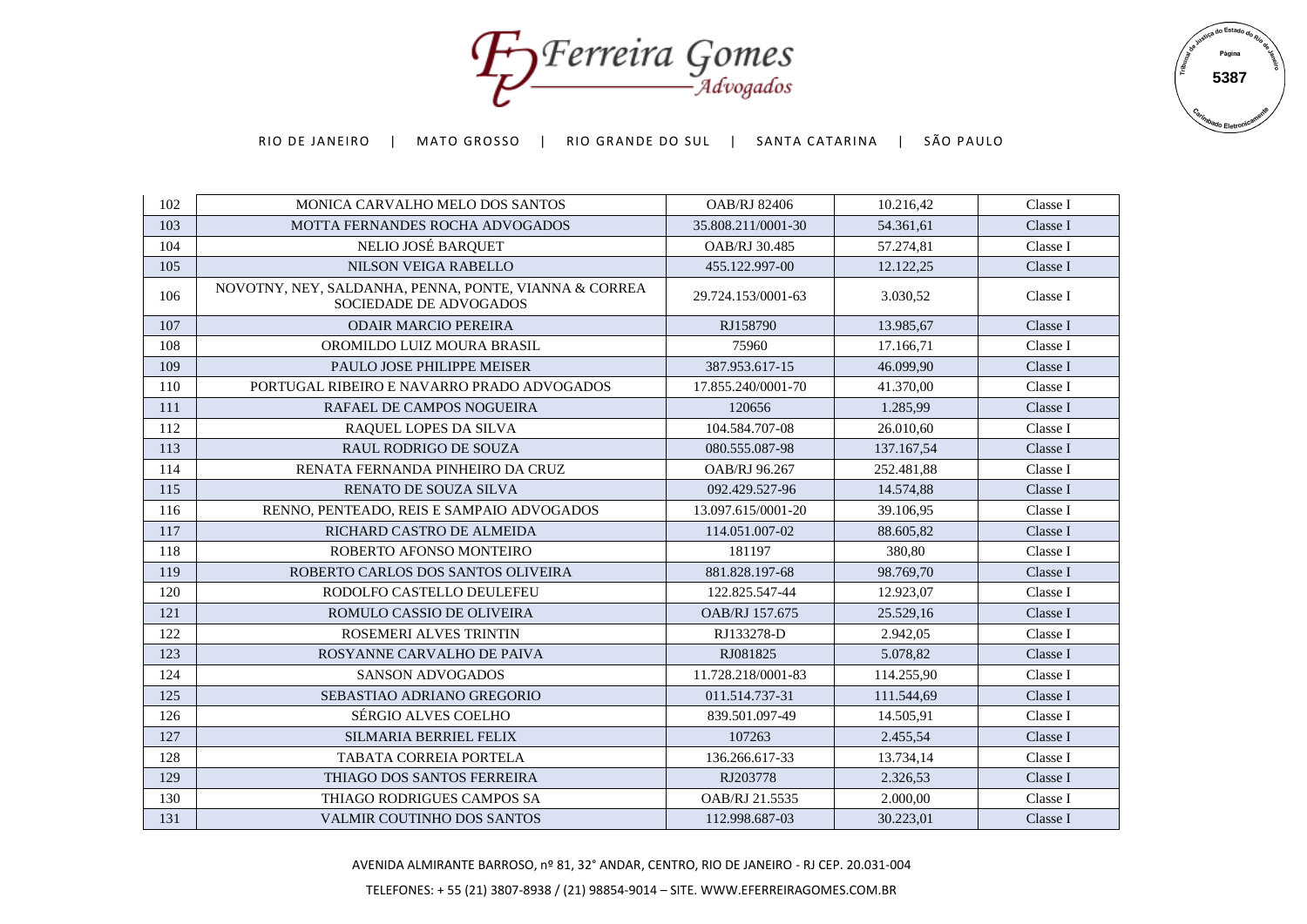Foreira Gomes



| 132            | <b>VALMIR PINTO DA CRUZ JUNIOR</b>                                             | 154380             | 1.542,61   | Classe I   |
|----------------|--------------------------------------------------------------------------------|--------------------|------------|------------|
| 133            | VICTOR HUGO DUARTE ROSENDO                                                     | 108.019.767-23     | 52.977,11  | Classe I   |
| 134            | VIRGILIO DA SILVA OTAVIANO                                                     | 091.979.817-96     | 71.484,83  | Classe I   |
| 135            | VITOR COSTA GONCALVES                                                          | 093.187.317-79     | 29.062,45  | Classe I   |
| 136            | <b>VLADIMIR DOS SANTOS DANTAS</b>                                              | RJ165243           | 4.287,14   | Classe I   |
| 137            | <b>WESLEY DE SOUZA CABRAL</b>                                                  | 161524             | 1.968,69   | Classe I   |
| 138            | <b>WILSON DIAS VIEIRA</b>                                                      | 115.605.897-01     | 278.891,31 | Classe I   |
| 139            | <b>WILSON LENGRUBER XAVIER</b>                                                 | 417.295.447-20     | 62.693,58  | Classe I   |
| 140            | WLADMYR DE SOUZA EVANGELISTA                                                   | RJ160997           | 2.541,36   | Classe I   |
| 141            | ZAIRA PINHEIRO MACHADO                                                         | 146054             | 8.559.17   | Classe I   |
| 142            | ZULEIDE LEOPOLDINO DA SILVA                                                    | RJ197176           | 1.420,43   | Classe I   |
| $\mathbf{1}$   | ABECOM ROLAMENTOS E PRODUTOS DE BORRACHA LTDA                                  | 61.478.897/0001-58 | 900,28     | Classe III |
| $\sqrt{2}$     | ABRASEG COMERCIAL SOLDAS LTDA                                                  | 10.894.768/0001-00 | 4.510,80   | Classe III |
| 3              | ADKL ZELLER ELETRO SISTEMAS LTDA                                               | 01.598.794/0001-08 | 1.450,00   | Classe III |
| $\overline{4}$ | ADVICETECH SOFTWARES E SERVICOS LTDA                                           | 27.165.112/0001-59 | 1.276,21   | Classe III |
| $\mathfrak{S}$ | AGIS EQUIPAMENTOS E SERVICOS DE INFORMATICA LTDA                               | 68.993.641/0008-02 | 26.947,20  | Classe III |
| 6              | AHGORA SISTEMAS S/A                                                            | 08.202.415/0001-50 | 15.180,00  | Classe III |
| $\overline{7}$ | ALDILEIA OLIVEIRA DA SILVA                                                     | 3285903716         | 375.001,98 | Classe III |
| $\,8\,$        | ALSTOM BRASIL ENERGIA E TRANSPORTE LTDA                                        | 88.309.620/0005-81 | 153.357,27 | Classe III |
| 9              | ALT INDUSTRIA E SERVIÇOS LTDA.-ME                                              |                    | 102.156,60 | Classe III |
| 10             | ANA DE FATIMA DA ROCHA MACHADO                                                 | 684.691.606-72     | 485.280,13 | Classe III |
| 11             | ANA LÚCIA BERNARDINA DANTAS                                                    | 879.186.177-20     | 479.412,37 | Classe III |
| 12             | ANDRÉ LOPES DE OLIVEIRA                                                        | 031.291.297-82     | 84.460,69  | Classe III |
| 13             | ANTONIO NUNES DE SANTANA                                                       | 98796682787        | 89.411,48  | Classe III |
| 14             | APARECIDA DE SOUZA EVARISTO                                                    | 090.305.857-26     | 3.815,75   | Classe III |
| 15             | APX CONSULTORIA E SERVICOS EM PISICOLOGI                                       | 16.630.807/0001-48 | 6.858,87   | Classe III |
| 16             | <b>ARTHUR PORTELA RUBIO</b>                                                    | 137.970.177-58     | 1.044,22   | Classe III |
| 17             | ASSA ABLOY BRASIL INDUSTRIA E COMERCIO LTDA                                    | 02.214.604/0001-66 | 6.296,60   | Classe III |
| 18             | ASSOCIACAO NACIONAL DOS TRANSPORTADORES DE PASSAGEIROS<br><b>SOBRE TRILHOS</b> | 12.876.988/0001-36 | 208.268,40 | Classe III |
| 19             | ATVI CONSULTORIA EM INFORMATICA LTDA                                           | 12.628.557/0001-50 | 22.746,99  | Classe III |

AVENIDA ALMIRANTE BARROSO, nº 81, 32° ANDAR, CENTRO, RIO DE JANEIRO - RJ CEP. 20.031-004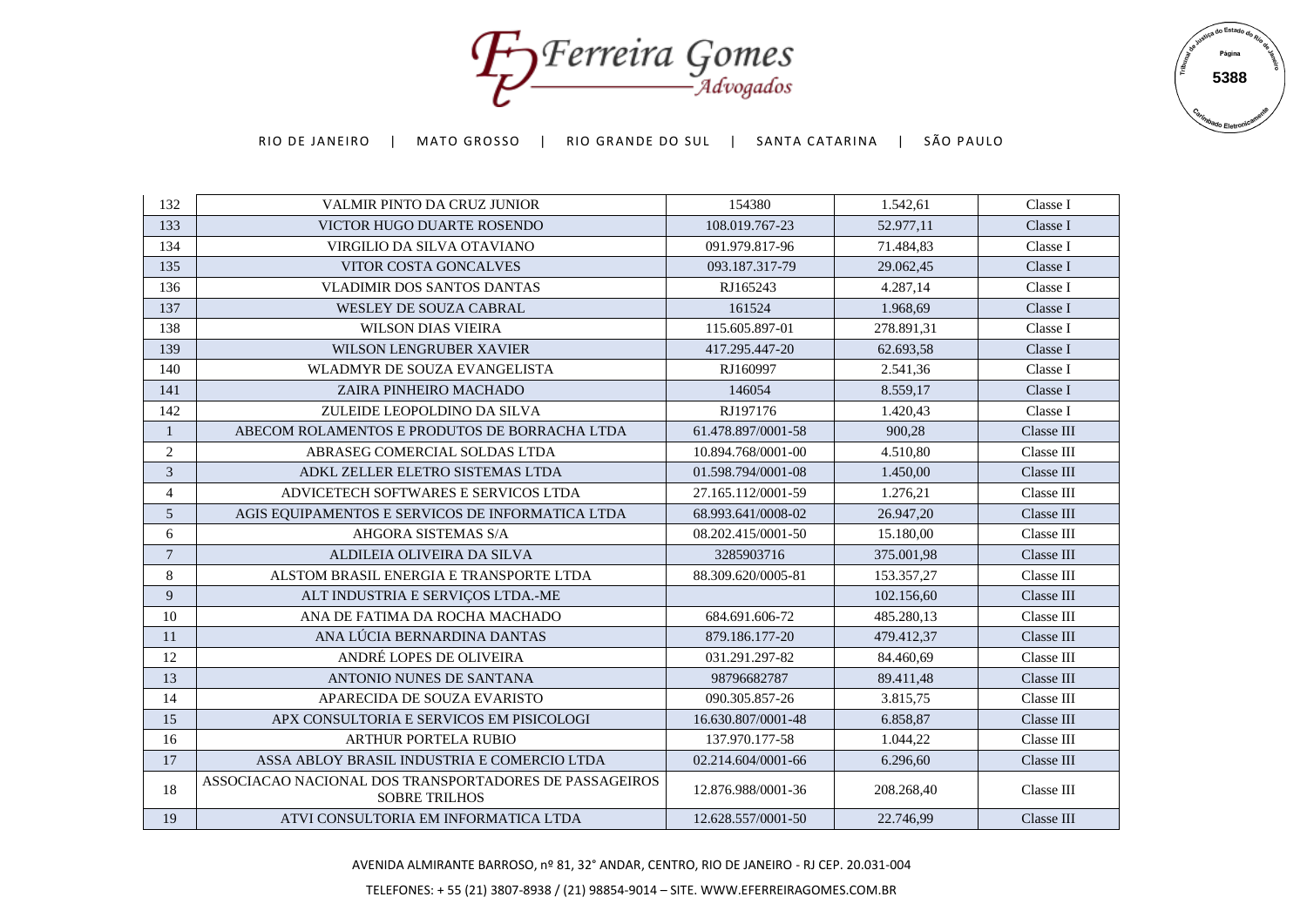Foreira Gomes



| 20     | AVELLAR MEDIA CONSULTORIA PUBLICIDADE E MARKETING LTDA                     | 30.798.660/0001-20            | 120.000.00     | Classe III |
|--------|----------------------------------------------------------------------------|-------------------------------|----------------|------------|
| 21     | BALASKA EQUIPE IND E COM LTDA                                              | 65.555.146/0002-20            | 1.680,00       | Classe III |
| 22     | <b>BANCO ABC</b>                                                           |                               | 52.552,33      | Classe III |
| 23     | <b>BANCO BRADESCO S.A.</b>                                                 | 60.746.948/0001-12            | 30.259.861,13  | Classe III |
| 24     | BANCO DAYCOVAL S.A.                                                        | 62232889/0001-90              | 663.578.63     | Classe III |
| 25     | BANCO NACIONAL DE DESENVOLVIMENTO ECONOMICO E SOCIAL<br>_BNDES             | 33.657.248/0001-89            | 785.241.399,19 | Classe III |
| 26     | BERTINI DO BRASIL LTDA.                                                    | 11.140.607/0001-93            | 174.125,84     | Classe III |
| 27     | BRENDO DA CONCEIÇÃO MELLO (MENOR)                                          | 85403652787                   | 885.770,49     | Classe III |
| 28     | BRH SAUDE OCUPACIONAL LTDA                                                 | 11.243.246/0001-00            | 16.609,86      | Classe III |
| 29     | BRUNO NASCIMENTO DA SILVA DIONIZIO                                         | 0419964-<br>47.2016.8.19.0001 | 381.722,40     | Classe III |
| 30     | CÂMARA DE COMERCIALIZAÇÃO DE ENERGIA ELÉTRICA - CCEE                       |                               | 267.941,12     | Classe III |
| 31     | <b>CARLA DOS REIS</b>                                                      | 005.845.287-79                | 35.855,12      | Classe III |
| 32     | <b>CARLOS ALBERTO ESTEVES DE ABREU</b>                                     | 775.433.197-72                | 201.000,00     | Classe III |
| 33     | <b>CARLOS PATRICK DA SILVA SALLES</b>                                      | 32531427791                   | 87.809,22      | Classe III |
| 34     | CEDAE COMPANHIA ESTADUAL DE AGUAS E ESGOTOS                                | 33.352.394/0001-04            | 1.297.774,30   | Classe III |
| 35     | CEMIG GERACAO E TRANSMISSAO S A                                            | 06.981.176/0001-58            | 7.601.317,81   | Classe III |
| 36     | CHACO VACO TRANSPORTES COMERCIO E BENEFICIAMENTO DE<br><b>MADEIRA LTDA</b> | 08.722.129/0001-15            | 3.040,00       | Classe III |
| 37     | CIVILFER SERVIÇOS DE ENGENHARIA E CONSUL                                   | 04.446.082/0001-53            | 352.736,76     | Classe III |
| 38     | <b>CLARO SA</b>                                                            | 40.432.544/0001-47            | 18.262,79      | Classe III |
| 39     | <b>CLAUDIA SILVA</b>                                                       | 919050794                     | 14.041,74      | Classe III |
| 40     | <b>CLEITON DE JESUS SILVA</b>                                              | 973.435.447-72 (mãe)          | 222.783.26     | Classe III |
| 41     | <b>CMA ELEVADORES LTDA</b>                                                 | 40.348.641/0001-56            | 35.952,00      | Classe III |
| 42     | COGUMELO INDUSTRIA E COMERCIO LTDA                                         | 42.200.550/0001-02            | 6.734,81       | Classe III |
| 43     | COMERCIAL ELETRICA P J LTDA                                                | 57.158.057/0006-45            | 126.881,16     | Classe III |
| 44     | CONDUTEC INDUSTRIA DE MATERIAIS FERROVIARIOS LTDA                          | 66.278.680/0001-18            | 420.287,73     | Classe III |
| 45     | CONSTRUTORA MICHELI CAMPOS                                                 | 71.093.967/0001-03            | 919.113,05     | Classe III |
| 46     | COUTEC SERVICOS E COMERCIO LTDA                                            | 04.610.158/0001-34            | 83.793,60      | Classe III |
| $47\,$ | DANIEL SIMÕES                                                              | 95085254791                   | 26.810,70      | Classe III |

AVENIDA ALMIRANTE BARROSO, nº 81, 32° ANDAR, CENTRO, RIO DE JANEIRO - RJ CEP. 20.031-004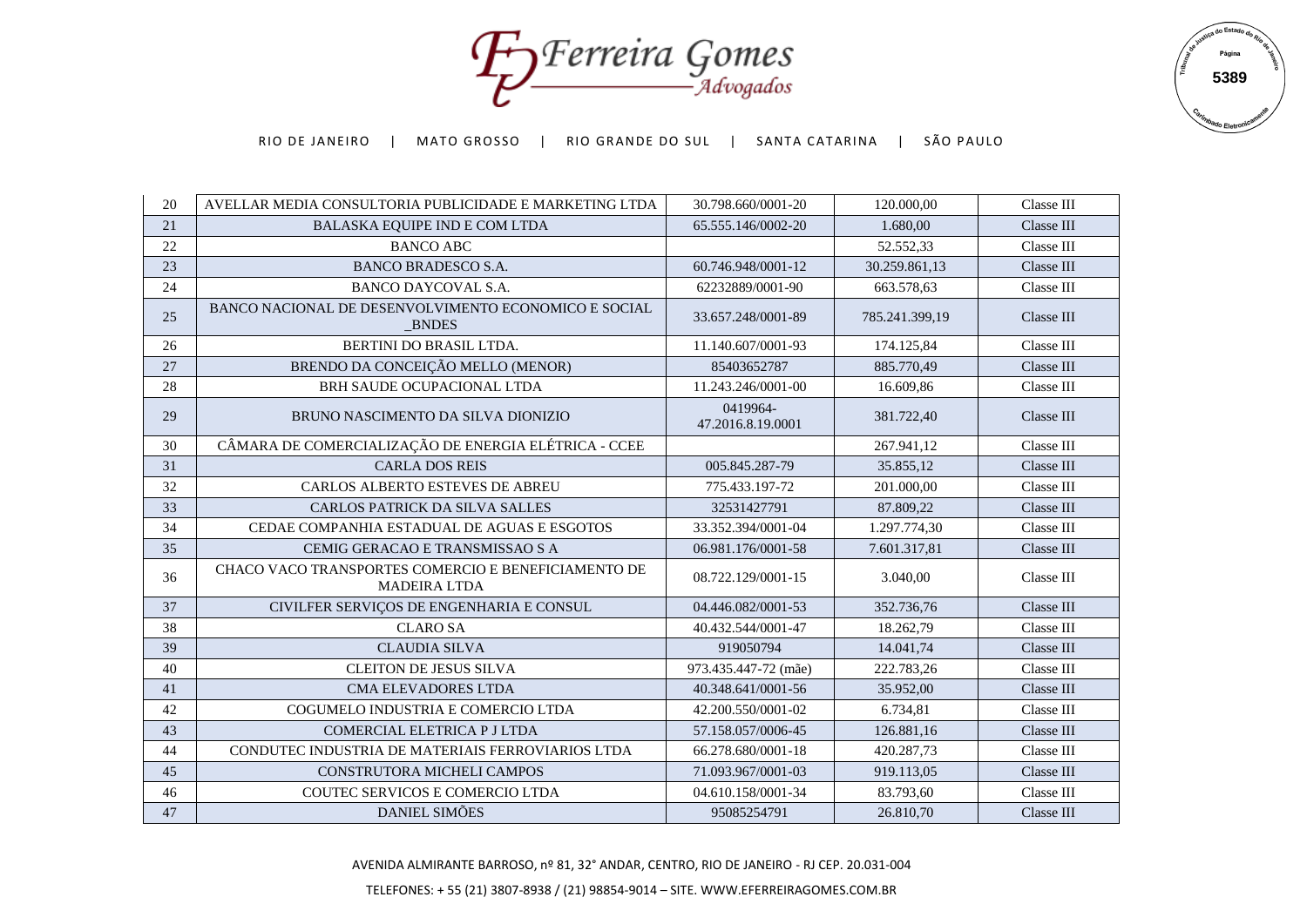Foreira Gomes



| 48 | DAVI OLIVEIRA DE SOUZA                              | 153.599.277-80 (mãe)          | 265.912.26 | Classe III |
|----|-----------------------------------------------------|-------------------------------|------------|------------|
| 49 | DAVID AMÉRICO NETO                                  | 056.641.137-74                | 285.831,10 | Classe III |
| 50 | DAVID BARROSO DA CUNHA                              | 0317907-<br>19.2014.8.19.0001 | 197.129,97 | Classe III |
| 51 | DELLOITE TOUCH TOHMATSU AUDITORES INDEPENDENTES     |                               | 81.531,58  | Classe III |
| 52 | DIMENSIONAL BRASIL SOLUÇÕES LTDA                    | 06.913.480/0003-20            | 5.904,52   | Classe III |
| 53 | DOMINGAS MARÇAL FRANCISCO                           | 6103926700                    | 7.729,15   | Classe III |
| 54 | <b>DOUGLAS MENDES VAZ FIGUEIRA</b>                  | 10468329722                   | 16.318,52  | Classe III |
| 55 | E XYON TECNOLOGIA E INFORMACAO LTDA                 | 04.275.800/0002-57            | 14.775,00  | Classe III |
| 56 | E.LIFE MONITOR ESTUDOS DE MERCADO LTDA              | 06.301.219/0001-07            | 2.700,00   | Classe III |
| 57 | EDMAR D'AVILA MARIA                                 | 8785608742                    | 132.621,46 | Classe III |
| 58 | ELEVADORES ATLAS SCHINDLER                          | 00.028.986/0020-70            | 132.447,13 | Classe III |
| 59 | ELUMAQUINAS COMERCIO E SERVICOS LTDA                | 00.654.653/0001-94            | 8.623.70   | Classe III |
| 60 | EMDOC - GLOBAL SERVICES ASSESSORIA EM MIGRACAO LTDA | 33.210.034/0001-60            | 762,32     | Classe III |
| 61 | ENEDINO DE SOUZA SILVA                              | 522.847.357-20                | 133.259,78 | Classe III |
| 62 | F.L.O.S.P.E. EMPREENDIMENTOS E PARTICIPA            | 14.787.226/0001-99            | 63.434,00  | Classe III |
| 63 | F.AB. ZONA OESTE S.A.                               | 14.863.079/0001-99            | 81.354,07  | Classe III |
| 64 | <b>FABIANO PINHEIRO DA SILVA</b>                    | 125.459.067-60                | 22.045,00  | Classe III |
| 65 | FAM DISTRIBUIDORA DE ACOS E METAIS LTDA             | 68.708.072/0001-21            | 17.381,70  | Classe III |
| 66 | FERNANDA DA SILVA BRAGA DUARTE                      | 138.488.587-03                | 718.958,24 | Classe III |
| 67 | FILTRO PARTS COMÉRCIO DE FILTROS E PEÇAS LTDA       | 24.963.454/0001-26            | 1.197,36   | Classe III |
| 68 | <b>FRANCISCO DA SOLIDADE</b>                        | 26579340720                   | 149.932,89 | Classe III |
| 69 | FULIG FUNDIÇÃO DE LIGAS LTDA.                       |                               | 323.840,00 | Classe III |
| 70 | <b>GEDEON PIRES LIMA</b>                            | 765.570.497-04                | 18.385,51  | Classe III |
| 71 | GEISMAR DO BRASIL MATERIAL FERROVIARIO L            | 30.032.098/0001-20            | 11.110,95  | Classe III |
| 72 | <b>GERALDA FELIPE LAURINDO</b>                      | 119.021.747-39                | 39.000,00  | Classe III |
| 73 | <b>GI GROUP BRASIL RECURSOS HUMANOS LTDA</b>        | 04.236.064/0001-47            | 12.387,69  | Classe III |
| 74 | <b>GILMAR PRIMO DO NASCIMENTO</b>                   | 2008287467                    | 88.838,50  | Classe III |
| 75 | <b>GLAUBER BRAGA E SILVA</b>                        | 0026189-<br>66.2007.8.19.0001 | 38.815,57  | Classe III |
| 76 | GMR EQUIPAMENTOS ELETRICOS LTDA                     | 42.270.058/0001-03            | 545,00     | Classe III |

AVENIDA ALMIRANTE BARROSO, nº 81, 32° ANDAR, CENTRO, RIO DE JANEIRO - RJ CEP. 20.031-004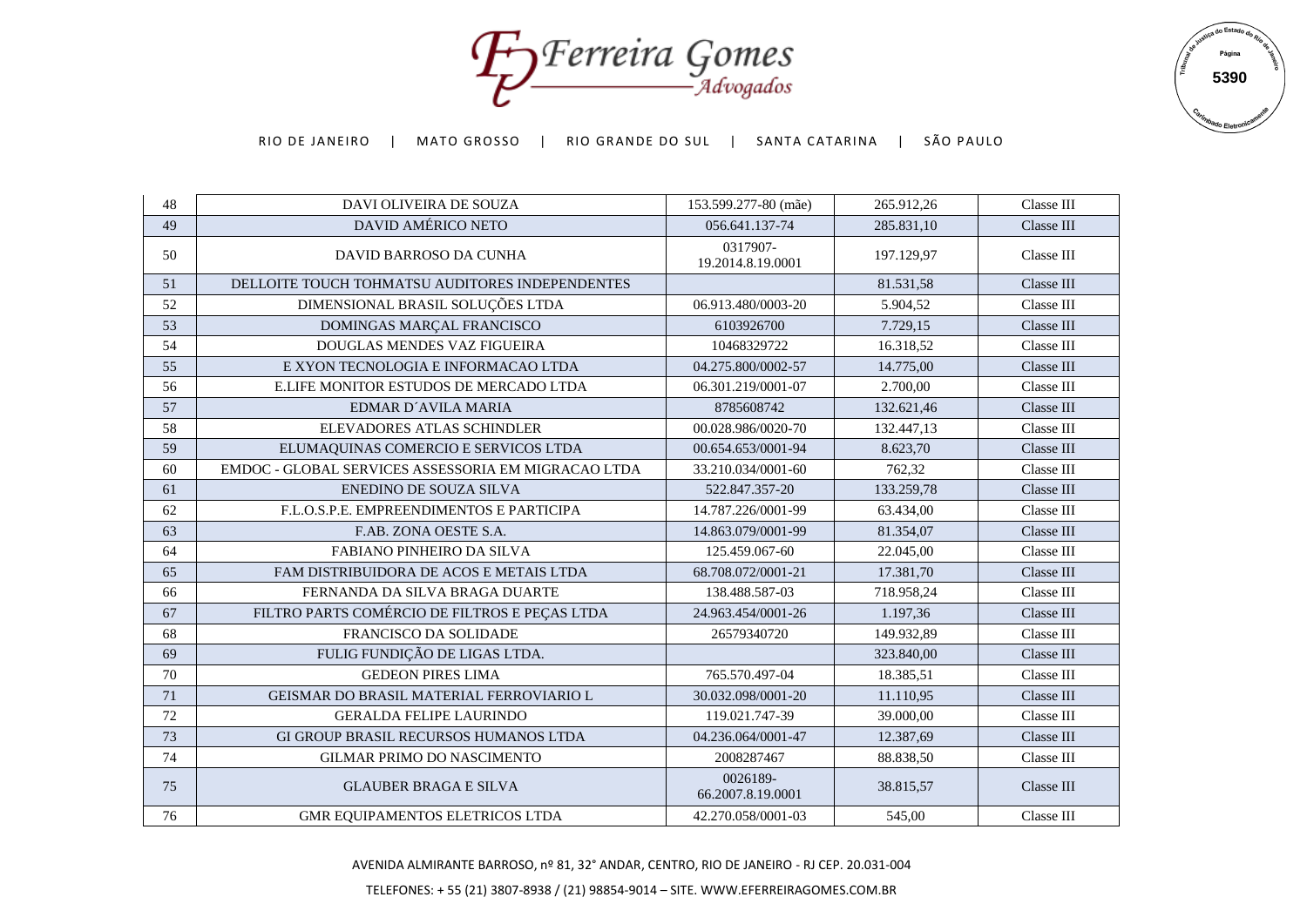Forreira Gomes



| 77  | <b>GRABER SISTEMAS DE SEGURANCA LTDA</b>              | 87.169.900/0011-17 | 521.154,92    | Classe III |
|-----|-------------------------------------------------------|--------------------|---------------|------------|
| 78  | <b>GRACE LEUSCHNER DE SOUZA LIMA TATE</b>             | 10387818766        | 8.302,11      | Classe III |
| 79  | <b>GRACIÂNGELA PIRES DOMINGOS DOS SANTOS</b>          | 016.253.757-35     | 753.029,62    | Classe III |
| 80  | GRM GESTÃO DOCUMENTAL LTDA.                           | 07.316.273/0001-99 | 1.569,30      | Classe III |
| 81  | GUILHERME SOEHNCHEN FERRAMENTAS LTDA                  | 33.054.412/0005-97 | 1.279,92      | Classe III |
| 82  | <b>GUIOMAR ROSA DE OLIVEIRA</b>                       | 055.430.957-24     | 244.425,65    | Classe III |
| 83  | <b>GUMI BRASIL PARTICIPACOES S.A.</b>                 | 31.035.548/0001-09 | 40.749.882,88 | Classe III |
| 84  | HITALO MIGUEL SABINO DO NASCIMENTO                    | 167250627-17 (pai) | 128.427,65    | Classe III |
| 85  | I 4 PROCESSAMENTO E SISTEMAS DE INFORMACOES LTDA      | 07.708.128/0001-53 | 9.850,00      | Classe III |
| 86  | <b>IBEG ENGENHARIA E CONSTRUCOES LTDA</b>             | 33.607.565/0001-90 | 245.653,58    | Classe III |
| 87  | ICONIC LUBRIFICANTES S.A.                             | 05.524.572/0010-84 | 18.064,80     | Classe III |
| 88  | ICTS GESTAO E PROJETOS DE SEGURANCA LTDA.             | 24.792.440/0002-78 | 82.267,20     | Classe III |
| 89  | <b>ICTS GLOBAL DO BRASIL LTDA</b>                     | 08.399.167/0002-60 | 3.250,50      | Classe III |
| 90  | ILUMMINA ENGENHARIA E COMERCIO LTDA                   | 13.648.260/0001-10 | 27.946.00     | Classe III |
| 91  | IMMEDIATE CONSULTORIA E SISTEMAS LTDA                 | 05.050.074/0001-56 | 15.760,00     | Classe III |
| 92  | INDUSTRIA ELETROMECANICA BALESTRO LTDA                | 52.770.948/0002-00 | 3.393,60      | Classe III |
| 93  | <b>INTEGRA CONSULTORIA SA</b>                         | 03.467.109/0001-21 | 43.456,62     | Classe III |
| 94  | <b>IPIRANGA PRODUTOS DE PETROLEO SA</b>               | 33.337.122/0213-96 | 516.727,00    | Classe III |
| 95  | ISAQUE ROBERT RODRIGUES SILVA DO NASCIMENTO           | 077.356.647-37     | 416.511,89    | Classe III |
| 96  | ITAU UNIBANCO S.A.                                    | 60.701.190/4816-09 | 58.119.667,20 | Classe III |
| 97  | <b>IVANILSON DA SILVA VIEIRA</b>                      | 095.626.037-33     | 144.024,93    | Classe III |
| 98  | JN COMERCIO DE EQUIPAMENTOS ELETROELETRONICOS ES LTDA | 24.147.939/0001-41 | 6.947,00      | Classe III |
| 99  | JOÃO PEDRO DA SILVA NUNES                             | 30.841.742-7       | 278.125.00    | Classe III |
| 100 | <b>JORGE DOS SANTOS</b>                               | 813.972.837-34     | 12.277,70     | Classe III |
| 101 | JORGE SEBASTIÃO HILÁRIO SILVA                         | 417.328.557-49     | 273.875,00    | Classe III |
| 102 | <b>JORGINA DE SOUZA SUISSO</b>                        | 725.514.297-49     | 1.084.135,47  | Classe III |
| 103 | <b>JOSE ANTONIO LIMA</b>                              | 64722090734        | 22.811,73     | Classe III |
| 104 | <b>JOSE CARLOS PICOLI</b>                             | 724.138.087-87     | 131.052,81    | Classe III |
| 105 | <b>JOSÉLIA BARBOSA DO NASCIMENTO</b>                  | 079.863.927-03     | 308.000,00    | Classe III |
| 106 | <b>JOSUE GOMES FURTADO</b>                            | 109.830.217-67     | 12.859,89     | Classe III |
| 107 | KEVEN SILVA DA COSTA (+01)                            | 117.572.567-71     | 364.000,00    | Classe III |

AVENIDA ALMIRANTE BARROSO, nº 81, 32° ANDAR, CENTRO, RIO DE JANEIRO - RJ CEP. 20.031-004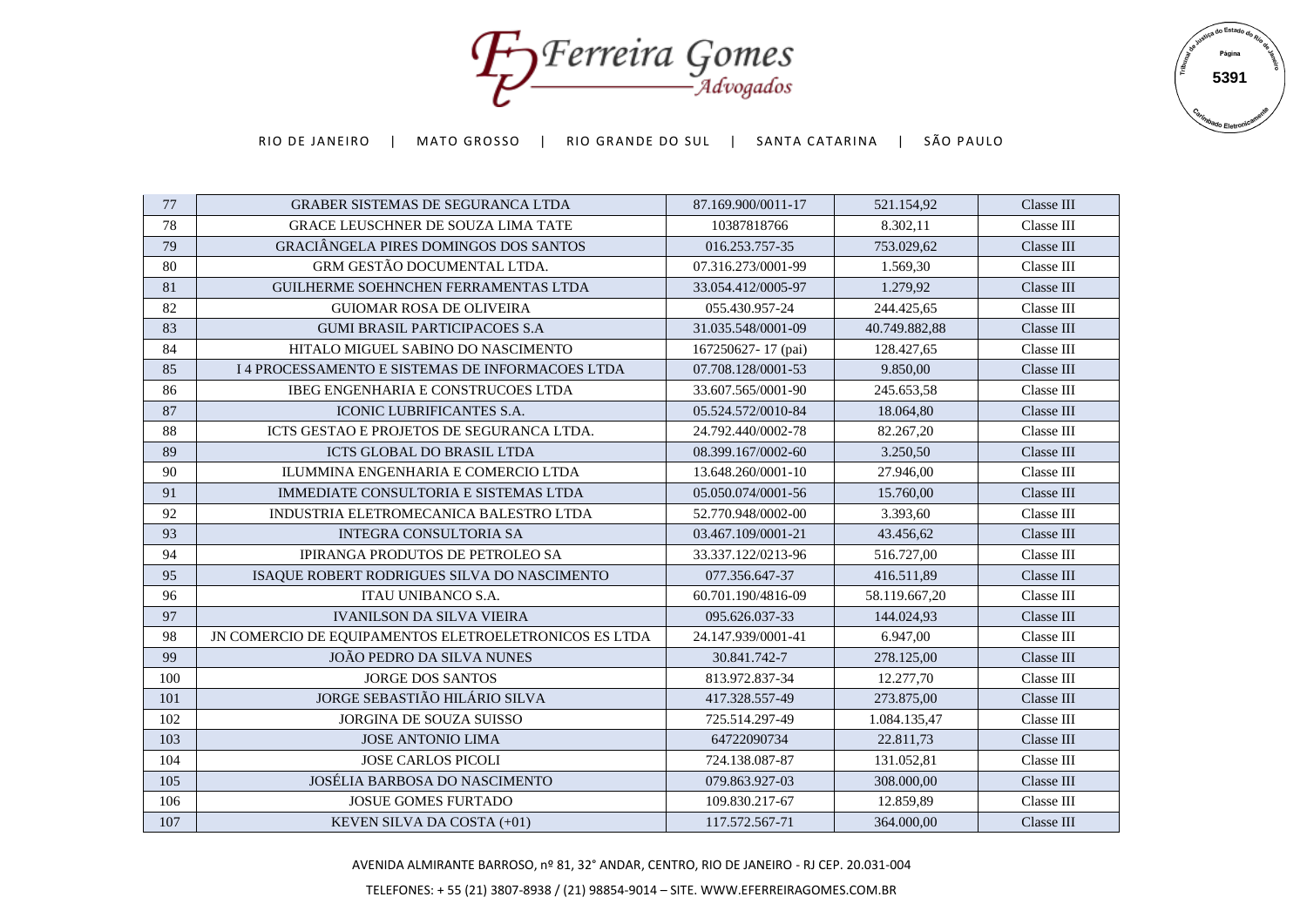Foreira Gomes



| 108 | KNORR BREMSE SISTEMAS PARA VEICULOS FERROVIARIOS LTDA  | 00.264.588/0001-90            | 517.087,85     | Classe III |
|-----|--------------------------------------------------------|-------------------------------|----------------|------------|
| 109 | LAFER COMERCIO DE FERROS LTDA                          | 10.883.504/0001-50            | 1.632,58       | Classe III |
| 110 | LAURO FERNANDO DA SILVA ROCHA                          | 099.502.447-22                | 57.065,29      | Classe III |
| 111 | LEANDRO FERREIRA QUINTÃO                               | 142.032.817-41                | 37.522,04      | Classe III |
| 112 | LEONARDO BRITO VILAÇÃO                                 | CREA/RJ 2003105134            | 2.000,00       | Classe III |
| 113 | <b>LEONARDO MARCELO NUNES</b>                          | 0012103-<br>28.2020.8.19.0036 | 1.751,38       | Classe III |
| 114 | LICKS ASSOCIADOS                                       | 05.032.015/0001-55            | 58.320,00      | Classe III |
| 115 | LIGHT SERVICOS DE ELETRICIDADE SA                      | 60.444.437/0001-46            | 159.831.634,68 | Classe III |
| 116 | <b>LOSSIR FERREIRA DA SILVA</b>                        | 41022386700                   | 170.194.39     | Classe III |
| 117 | LUBPAR COMERCIO ATACADISTA DE LUBRIFICANTES LTDA       | 69.070.076/0007-85            | 22.682,34      | Classe III |
| 118 | LÚCIO PASCOAL                                          | 2142041701                    | 307.411,31     | Classe III |
| 119 | LUISA CRISTINA GUIMARÃES MONTEIRO                      | 002.779.907-77                | 628.087.39     | Classe III |
| 120 | LUMINA EQUIPAMENTOS ELETRICOS LTDA                     | 21.119.233/0001-88            | 2.291,10       | Classe III |
| 121 | MADEIREIRA CARIOCA EIRELI                              | 34.596.030/0001-24            | 5.600,60       | Classe III |
| 122 | <b>MAGE MINERACAO LTDA</b>                             | 16.904.055/0002-47            | 96.980,16      | Classe III |
| 123 | MANOEL PEDRO DE FONTES                                 | 723.528.117-49                | 29.374,35      | Classe III |
| 124 | <b>MARCELO CALDERONI</b>                               | 012.341.507-19                | 14.265,85      | Classe III |
| 125 | MARCIA MARTINS PEREIRA DE PONTES                       | 004.566.267-35                | 92.790,71      | Classe III |
| 126 | <b>MARCIO SANTANA VENANCIO</b>                         | 020.423.177-99                | 673.600,00     | Classe III |
| 127 | MARIA APARECIDA SANTANA (+03)                          | 972.731.047-87                | 313.499,97     | Classe III |
| 128 | MARIA DE FÁTIMA ALMEIDA NUNES                          | 7592433796                    | 33.172,76      | Classe III |
| 129 | MARIA EDUARDA DA SILVA GONÇALVES                       | 129.233.917-99                | 153.799,67     | Classe III |
| 130 | MARIA LUCIA DE SOUZA                                   | 39702880700                   | 21.985,44      | Classe III |
| 131 | MARLI CAETANO SALES                                    | 89204042753                   | 16.685,61      | Classe III |
| 132 | MARTA ANGELICA DA COSTA SANTOS                         | 005205067-1                   | 1.540,00       | Classe III |
| 133 | MATTOS FILHO VEIGA FILHO MARREY JR E QUIROGA ADVOGADOS | 67.003.673/0001-76            | 4.444,47       | Classe III |
| 134 | MAXEL MATERIAIS ELETRICOS LTDA                         | 96.404.942/0013-48            | 2.193,12       | Classe III |
| 135 | <b>MAXWELL DOS SANTOS TEODORO</b>                      | 154.724.367-88                | 13.145,76      | Classe III |
| 136 | METISA METALURGICA TIMBOENSE S.A                       |                               | 289.156,26     | Classe III |
| 137 | MIGUEL MACEDO DOS SANTOS (+02)                         | 192.379.417-57                | 176.640,00     | Classe III |

AVENIDA ALMIRANTE BARROSO, nº 81, 32° ANDAR, CENTRO, RIO DE JANEIRO - RJ CEP. 20.031-004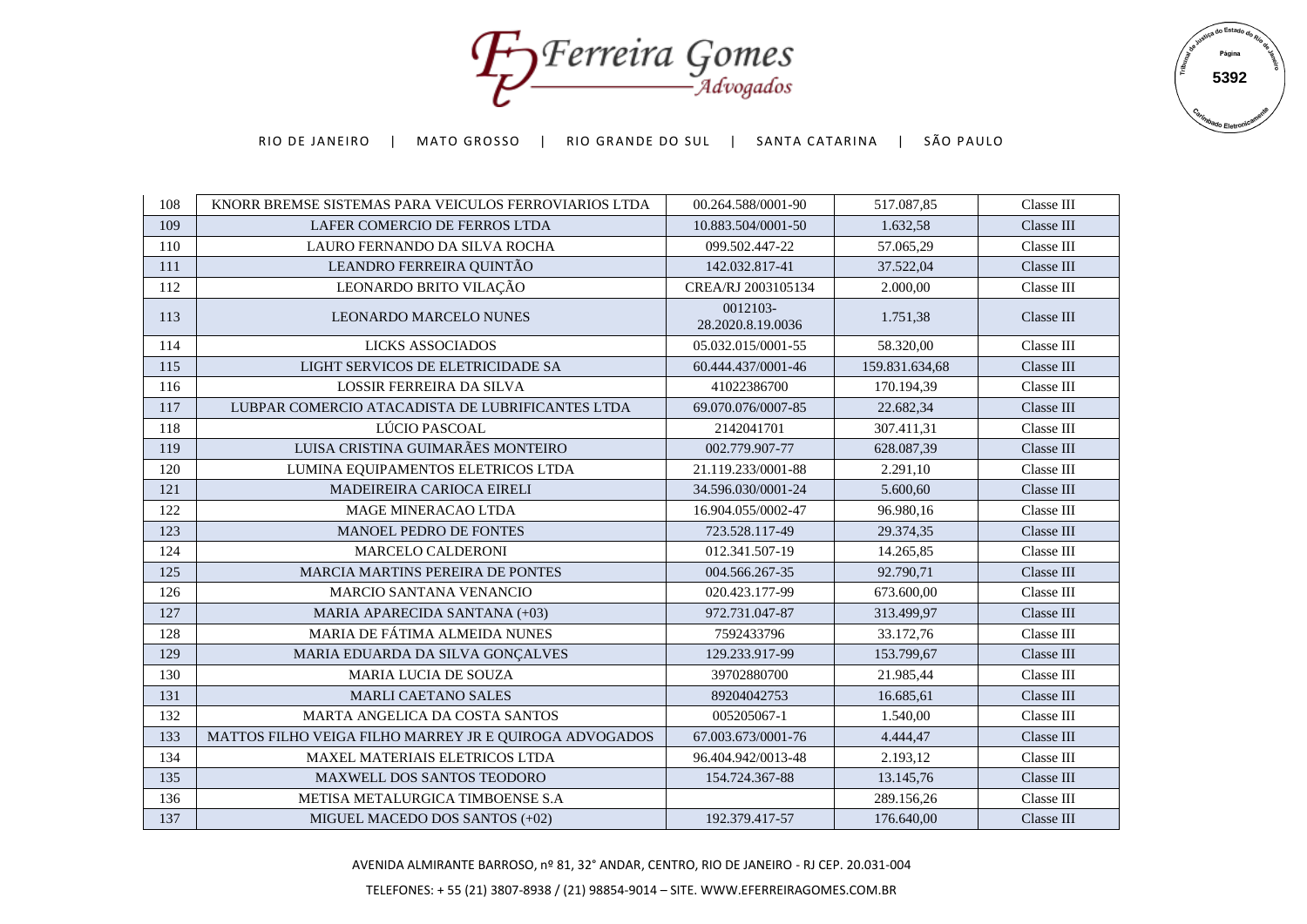Forreira Gomes



| 138 | MIGUEL RODRIGUES DE OLIVEIRA PASCOA                     | 173.904.507-62 (PAI) | 573.499,65    | Classe III |
|-----|---------------------------------------------------------|----------------------|---------------|------------|
| 139 | MILENE MACHADO FERREIRA                                 | 112.128.977-06       | 240.625,00    | Classe III |
| 140 | MLF DISTRIBUIDORA DE PAPEIS EIRELI                      | 28.172.179/0001-83   | 1.728,00      | Classe III |
| 141 | <b>MONEX ENERGIA LTDA</b>                               | 18.868.952/0001-97   | 2.244,65      | Classe III |
| 142 | MPE MONTAGENS E PROJETOS ESPECIAIS SA                   | 31.876.709/0001-89   | 110.697,34    | Classe III |
| 143 | MULTELEV ELEVADORES LTDA                                | 05.129.014/0001-23   | 27.744,00     | Classe III |
| 144 | NACIONAL RIO DE JANEIRO CAM E ONIBUS LTDA               | 06.927.988/0002-04   | 3.919,61      | Classe III |
| 145 | NATACHA BARBOSA DO NASCIMENTO                           | 55.866.537-45,       | 75.250,00     | Classe III |
| 146 | NAZIAN DA GRAÇA SANTOS                                  | 661.672.135-34       | 16.595,35     | Classe III |
| 147 | NEOBETEL EPI, EQUIPAMENTOS DE PROTECAO INDIVIDUAL LTDA  | 25.464.260/0004-91   | 2.445,10      | Classe III |
| 148 | NEUZA DA SILVA ESPÍNDOLA                                | 184.614.767-00       | 15.379,41     | Classe III |
| 149 | NORTEL SUPRIMENTOS INDUSTRIAIS S/A                      | 46.044.053/0046-07   | 1.137,90      | Classe III |
| 150 | NOSTER COMERCIO E INSTALACAO DE EQUIPAMENTOS EIRELI     | 08.108.914/0001-82   | 15.789,93     | Classe III |
| 151 | NOVA ESTRADA TRANSPORTE E DISTRIBUICAO LTDA             | 37.955.034/0001-40   | 170,00        | Classe III |
| 152 | OAT LICENCIAMENTOS LTDA                                 | 30.527.757/0001-07   | 6.400,00      | Classe III |
| 153 | <b>OPERACAO RESGATE - TRANSPORTES</b>                   | 03.788.266/0001-39   | 137.114,01    | Classe III |
| 154 | ORACLE DO BRASIL SISTEMAS                               | 59.456.277/0002-57   | 543.234,05    | Classe III |
| 155 | OSIAS FRANCISCO DE OLIVEIRA E OUTROS                    | 025.522.107-08       | 134.999,99    | Classe III |
| 156 | PACTUAL COMERCIO DE DESCARTAVEIS E LIMPEZA LTDA         | 10.296.767/0002-44   | 10.549,88     | Classe III |
| 157 | PALOMA DE OLIVEIRA SANTOS                               | 1315208571           | 59.964,03     | Classe III |
| 158 | PAULO ROBERTO DA CONCEIÇÃO DE OLIVEIRA                  | 37460757772          | 919.385,08    | Classe III |
| 159 | PEDRO HENRIQUE DA ROCHA FRANCISCO                       | 117.506.987-65       | 133.000,00    | Classe III |
| 160 | PENTAGONO S A DISTRIBUIDORA DE TIT E VAL MOBILIARIOS ** | 17.343.682/0001-38   | 52.731.871,53 | Classe III |
| 161 | PLUSOFT INFORMATICA SA                                  | 58.954.868/0001-00   | 2.602,83      | Classe III |
| 162 | POLYBRASIL COMERCIO, IMPORTACAO E EXPORTACAO LTDA       | 25.322.144/0001-95   | 48.913,98     | Classe III |
| 163 | PONTO FORTE SEGURANÇA E VIGILÂNCIA LTDA                 | 07.499.430/0001-49   | 199.876,62    | Classe III |
| 164 | PREMA TECNOLOGIA E COMERCIO SA                          | 96.221.767/0002-09   | 1.591.349,80  | Classe III |
| 165 | PRISMA 21 COMERCIO E SERVICOS INDUSTRIAIS LTDA          | 04.462.401/0001-14   | 109.029,28    | Classe III |
| 166 | PROSEGUR BRASIL S/A                                     | 17.428.731/0054-47   | 180.370,06    | Classe III |
| 167 | PRUMO ENGENHARIA EIRELI                                 | 20.651.311/0001-28   | 5.175.681,89  | Classe III |
| 168 | RADIX ENGENHARIA E DESENVOLVIMENTO DE SOFTWARE LTDA     | 11.677.441/0001-49   | 114.895,44    | Classe III |

AVENIDA ALMIRANTE BARROSO, nº 81, 32° ANDAR, CENTRO, RIO DE JANEIRO - RJ CEP. 20.031-004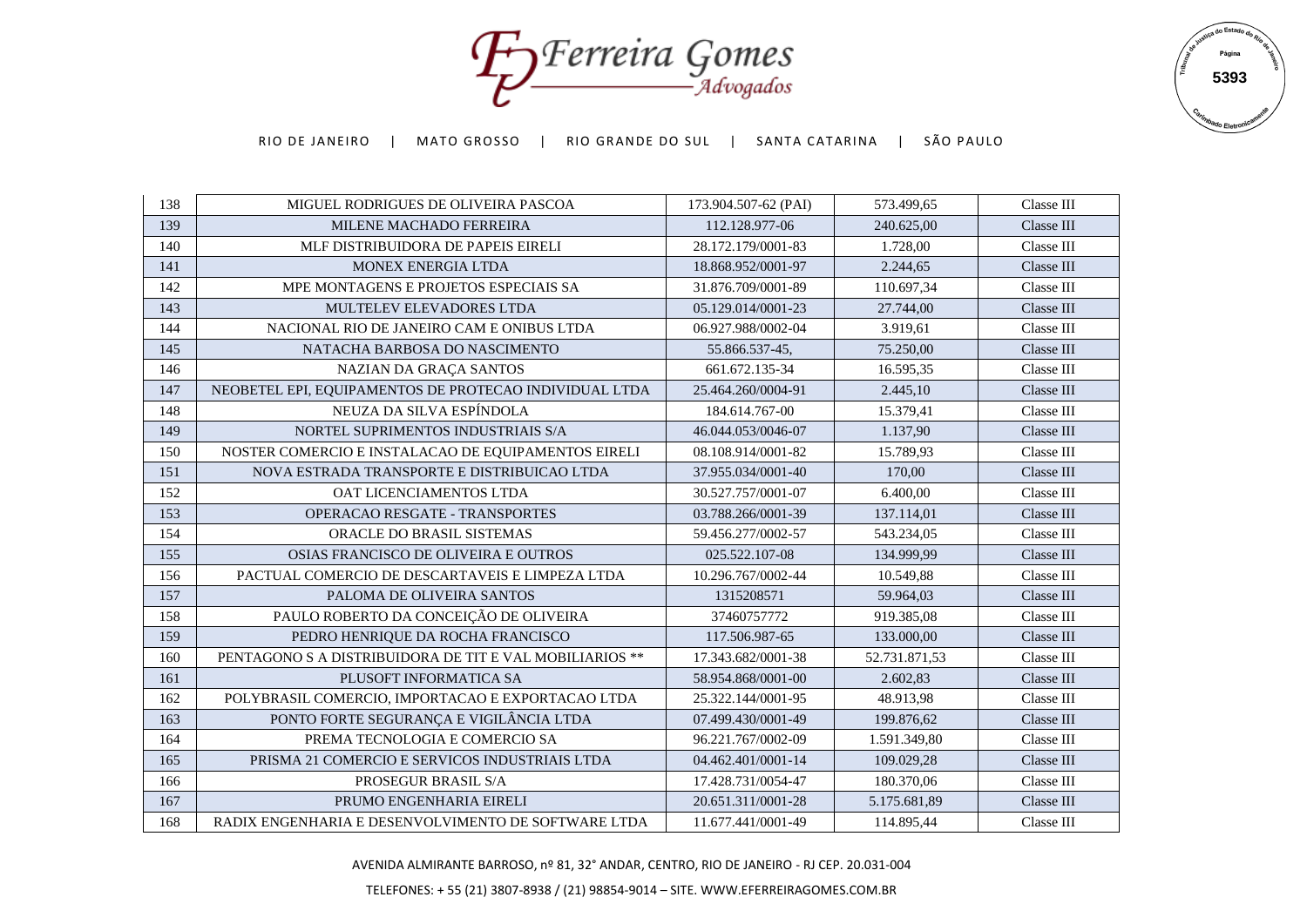Foreira Gomes



| 169 | REFESA COMERCIO E SERVICO LTDA                                        | 39.933.270/0001-90 | 44.769,40     | Classe III |
|-----|-----------------------------------------------------------------------|--------------------|---------------|------------|
| 170 | RENATA DE ANDRADE BARCELOS                                            | 9194335702         | 395.023,52    | Classe III |
| 171 | <b>RENATA DE MATOS FERREIRA</b>                                       | 218395788-31       | 4.666,18      | Classe III |
| 172 | REPROGAS COMERCIO DE SOLDAS LTDA                                      | 40.200.115/0001-44 | 6.973,50      | Classe III |
| 173 | RICARDO CUNHA DA SILVA                                                | 3531190750         | 23.395,00     | Classe III |
| 174 | RIO PARTS SUPRIMENTOS INDUSTRIAIS LTDA                                | 10.848.119/0001-72 | 28.558,15     | Classe III |
| 175 | RIO QUALITY COMERCIO DE ALIMENTOS LTDA                                | 08.969.770/0001-59 | 630,24        | Classe III |
| 176 | RIO TRENS PARTICIPAÇÕES S.A.                                          | 02.720.700/0001-86 | 45.000.000.00 | Classe III |
| 177 | RONALDO DA SILVA GOMES                                                | 38126158704        | 34.676,86     | Classe III |
| 178 | ROSANGELA CARDOSO DOS SANTOS                                          | 825.221.627-72     | 360.000,00    | Classe III |
| 179 | ROSELI DE ARAUJO SEVIDANES NAZÁRIO                                    | 023.734.257-00     | 223.028,48    | Classe III |
| 180 | RUAN MACHADO DA PAIXÃO                                                | 152.345.067-38     | 82.125,00     | Classe III |
| 181 | SANDRA REGINA RIBEIRO GUIMARÃES                                       | 87192888753        | 149.834.75    | Classe III |
| 182 | SANED TRANSPORTES EIRELI                                              | 00.398.219/0001-90 | 5.100,00      | Classe III |
| 183 | <b>SANSON ADVOGADOS</b>                                               | 11.728.218/0001-83 | 13.585,24     | Classe III |
| 184 | SCHNEIDER ELECTRIC BRASIL LTDA                                        | 82.743.287/0035-53 | 2.983,29      | Classe III |
| 185 | SEAFIX DO BRASIL LTDA.                                                | 08.924.280/0001-36 | 639,24        | Classe III |
| 186 | SEBASTIANA JOSINO DE ARAUJO                                           | 567.835.403-59     | 205.875.00    | Classe III |
| 187 | SEBASTIÃO SALVADOR FERREIRA                                           | 013.379.587-00     | 48.835,48     | Classe III |
| 188 | SHIRLEY GREY FREITAS ROSA                                             | 360.079.277-68     | 17.123,38     | Classe III |
| 189 | SILVANIA CÂNDIDA ARRUDA                                               | 090.129.257-54     | 172.500.00    | Classe III |
| 190 | <b>SILVIA GUTFILEN</b>                                                | 543.781.337-68     | 39.338,57     | Classe III |
| 191 | SODEXO PASS DO BRASIL SERVICOS DE GESTAO DE DESPESAS E<br>FROTA LTDA. | 20.211.412/0001-88 | 36.465,72     | Classe III |
| 192 | SODEXO PASS DO BRASIL SERVICOS DE INOVACAO LTDA                       | 10.744.404/0001-43 | 155.084,00    | Classe III |
| 193 | SODEXO PASS DO BRASIL SERVICOS E COMERCIO LTDA                        | 69.034.668/0001-56 | 6.857.867,43  | Classe III |
| 194 | SOLANGE MARIA DA SILVA BORGES                                         | 774.238.957-68     | 214.883.99    | Classe III |
| 195 | SÔNIA DE OLIVEIRA NASCIMENTO                                          | 205.716.47-48      | 8.045,43      | Classe III |
| 196 | SÔNIA VIEIRA DA SILVA                                                 | 988.573.557-72     | 20.943,32     | Classe III |
| 197 | SUELI DOS SANTOS DA SILVA                                             | 738.825.427-72,    | 234.250,00    | Classe III |
| 198 | SUMUS INFORMATICA E COMERCIO LTDA                                     | 56.806.920/0001-56 | 1.034,25      | Classe III |

AVENIDA ALMIRANTE BARROSO, nº 81, 32° ANDAR, CENTRO, RIO DE JANEIRO - RJ CEP. 20.031-004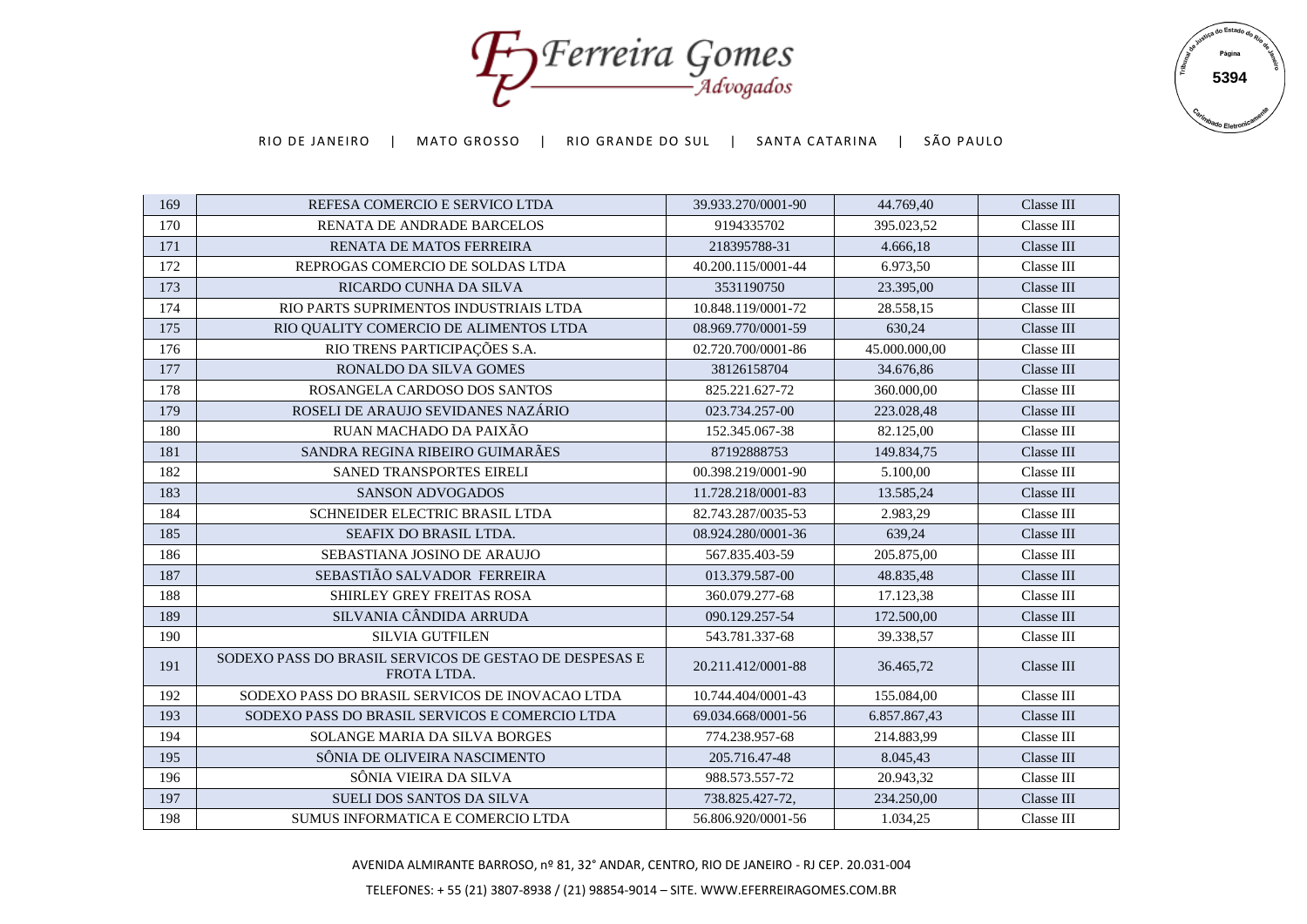Foreira Gomes



| 199 | <b>SUPER MATRIZ ACOS LTDA</b>                                       | 00.750.007/0069-19        | 1.507,00     | Classe III |
|-----|---------------------------------------------------------------------|---------------------------|--------------|------------|
| 200 | TECNITEST ELETRICA E AR CONDICIONADO                                | 36.240.596/0001-44        | 43.819,69    | Classe III |
| 201 | TELEMAR NORTE LESTE SA                                              | 33.000.118/0001-79        | 686.57       | Classe III |
| 202 | TELEMATICA SISTEMAS INTELIGENTES LTDA                               | 44.772.937/0001-50        | 4.434,75     | Classe III |
| 203 | TESTBRASIL INSTRUMENTOS E EQUIPAMENTOS LTDA                         | 41.006.447/0001-55        | 1.980,00     | Classe III |
| 204 | THERMIT DO BRASIL INDUSTRIA E COMERCIO LTDA                         | 33.253.071/0001-55        | 47.926,83    | Classe III |
| 205 | THIAGO DE FRANÇA                                                    | 0376136.11.2010.8.19.0001 | 33.277,29    | Classe III |
| 206 | THIAGO FERREIRA RODRIGUES                                           | 11179642724               | 284.448,25   | Classe III |
| 207 | TOP SERVICE SERVICOS E SISTEMAS LTDA                                | 00.973.749/0014-30        | 2.289.275,37 | Classe III |
| 208 | <b>TOTVS SA</b>                                                     | 53.113.791/0008-07        | 54.163,84    | Classe III |
| 209 | TRANS-EXPERT VIGILANCIA E TRANSPORTE DE                             | 04.086.371/0001-99        | 75.895,00    | Classe III |
| 210 | <b>TRIA BRASIL CONSTRUCOES</b>                                      | 12.381.351/0001-79        | 32.165,81    | Classe III |
| 211 | TRIBUNAL DE JUSTICA DO ESTADO DO RIO DE JANEIRO                     | 28.538.734/0001-48        | 131.426,90   | Classe III |
| 212 | TRILHOS FERROVIARIOS LTDA                                           | 04.483.719/0001-81        | 698.121,60   | Classe III |
| 213 | UESLEI DE ARRUDA PAIVA                                              | N/A                       | 45.000,00    | Classe III |
| 214 | UNIDAS S.A.                                                         | 04.437.534/0001-30        | 45.657,60    | Classe III |
| 215 | VAGAS TECNOLOGIA DE SOFTWARE LTDA                                   | 03.689.427/0001-37        | 3.600,00     | Classe III |
| 216 | VAMAR TURISMO E VIAGENS EIRELI                                      | 66.600.602/0001-98        | 1.243,81     | Classe III |
| 217 | <b>VANDA DE ALMEIDA SANTOS</b>                                      | 086.299.837-95            | 10.215,51    | Classe III |
| 218 | VANDREY ALVES VICTOR DOS SANTOS                                     | 096277657-27              | 350.000,00   | Classe III |
| 219 | VANESSA BARROS CARVALHO DOS SANTOS                                  | 104.843.437-43            | 3.808,00     | Classe III |
| 220 | VANILDA DOS SANTOS ALVES E OUTROS                                   | 053.975.037-97            | 246.689,15   | Classe III |
| 221 | VERTIV TECNOLOGIA DO BRASIL LTDA                                    | 03.698.870/0008-40        | 4.568,88     | Classe III |
| 222 | VIA PERMANENTE COMERCIO E SEVICOS PARA M                            | 06.202.510/0001-28        | 180.823,94   | Classe III |
| 223 | <b>VIB-TECH INDUSTRIAL</b>                                          | 43.720.804/0001-78        | 250.323,13   | Classe III |
| 224 | VOLARIS BRASIL TECNOLOGIA LTDA                                      | 01.862.295/0001-78        | 32.570,99    | Classe III |
| 225 | WABTEC BRASIL FABRICACAO E MANUTENCAO DE EQUIPAMENTO<br><b>LTDA</b> | 10.763.773/0001-83        | 7.225,85     | Classe III |
| 226 | WAGNER PEREIRA DE SOUZA (+03)                                       | 035.749.257-94            | 106.088,90   | Classe III |
| 227 | WALDESA MOTOMERCANTIL LTDA                                          | 05.049.535/0003-32        | 3.447,50     | Classe III |

AVENIDA ALMIRANTE BARROSO, nº 81, 32° ANDAR, CENTRO, RIO DE JANEIRO - RJ CEP. 20.031-004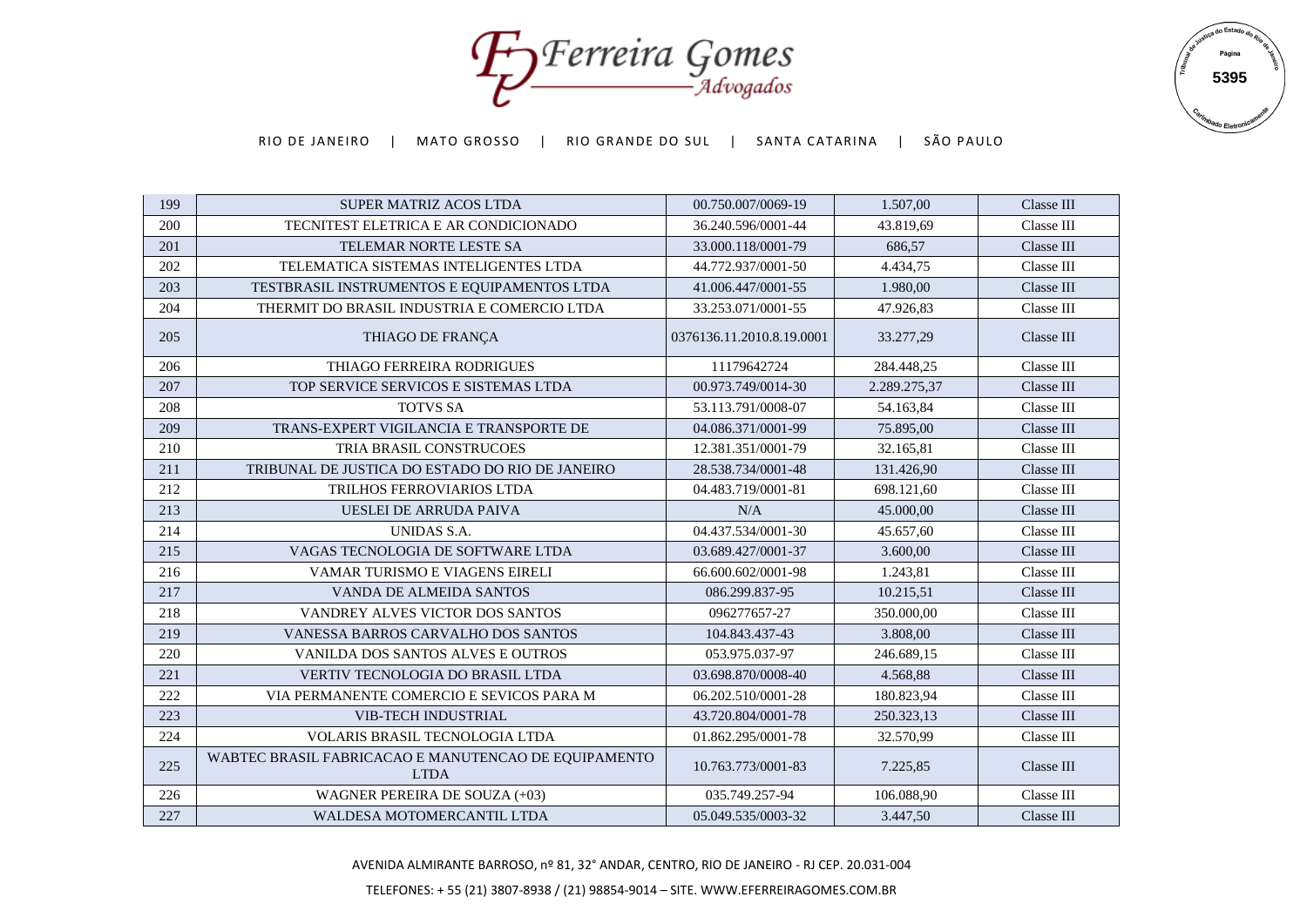Forerreira Gomes



| 228            | WELLINSON MENDES DA SILVA,                                                                                                                            | 100.188.637-28     | 48.575,00       | Classe III            |
|----------------|-------------------------------------------------------------------------------------------------------------------------------------------------------|--------------------|-----------------|-----------------------|
| 229            | WINDSOR ADMINISTRACAO DE HOTEIS E SERVICOS LTDA                                                                                                       | 10.348.318/0015-17 | 698.46          | Classe III            |
| 230            | WURTH DO BRASIL PECAS DE FIXCAO LTDA                                                                                                                  | 43.648.971/0001-55 | 1.249,94        | Classe III            |
| 231            | <b>ZILMA TEIXEIRA</b>                                                                                                                                 | 036.222.817-58     | 230.000,00      | Classe III            |
| 1              | AGETRANSP - AGENCIA REGULADORA DE SERVIÇOS                                                                                                            | 07.461.145/0001-39 | Ilíquido        | Classe III (Ilíquido) |
| 2              | COMISSÃO DE DEFESA DO CONSUMIDOR DA ALERI                                                                                                             | 30.449.862/0001-67 | Ilíquido        | Classe III (Ilíquido) |
| 3              | DANILO DE OLIVEIRA FIRMINO                                                                                                                            | 114.610.327-17     | Ilíquido        | Classe III (Ilíquido) |
| $\overline{4}$ | ESTADO DO RIO DE JANEIRO                                                                                                                              | 42.498.600/0001-71 | Ilíquido        | Classe III (Ilíquido) |
| 5              | <b>JOSÉ ANTÔNIO SEIXAS</b>                                                                                                                            | 085.525.727-02     | Ilíquido        | Classe III (Ilíquido) |
| 6              | MINISTERIO PUBLICO DO ESTADO DO RIO DE JANEIRO                                                                                                        | 28.305.936/0001-40 | Ilíquido        | Classe III (Ilíquido) |
| $\overline{7}$ | MINISTÉRIO PÚBLICO DO ESTADO DO RIO DE JANEIRO - 1ª Promotoria<br>de Justiça de Tutela Coletiva do núcleo de Duque de Caxias                          | 28.305.936/0001-44 | Ilíquido        | Classe III (Ilíquido) |
| 8              | MINISTÉRIO PÚBLICO DO ESTADO DO RIO DE JANEIRO - Promotoria de<br>Justiça de Proteção ao idoso e à pessoa com deficiência do núcleo de Nova<br>Iguacu | 28.305.936/0001-43 | <i>Ilíquido</i> | Classe III (Ilíquido) |
| 9              | MINISTÉRIO PÚBLICO DO ESTADO DO RIO DE JANEIRO - Promotoria de<br>Justiça de Proteção ao idoso e à pessoa com deficiência do núcleo de Nova<br>Iguacu | 28.305.936/0001-42 | Ilíquido        | Classe III (Ilíquido) |
| 10             | MINISTÉRIO PÚBLICO DO ESTADO DO RIO DE JANEIRO - Promotoria de<br>Justiça de Proteção ao idoso e à pessoa com deficiência do núcleo de Nova<br>Iguacu | 28.305.936/0001-41 | Ilíquido        | Classe III (Ilíquido) |
| 11             | MINISTÉRIO PÚBLICO DO ESTADO DO RIO DE JANEIRO - Promotoria de<br>Justiça de Proteção ao idoso e à pessoa com deficiência do núcleo de Nova<br>Iguaçu | 28.305.936/0001-40 | Ilíquido        | Classe III (Ilíquido) |
| 12             | MINISTÉRIO PÚBLICO FEDERAL                                                                                                                            | 03.636.198/0001-92 | Ilíquido        | Classe III (Ilíquido) |
| 13             | MUNICÍPIO DE MAGÉ                                                                                                                                     | 29.138.351/0001-45 | Ilíquido        | Classe III (Ilíquido) |
| 14             | MUNICÍPIO DE NOVA IGUAÇÚ                                                                                                                              | 29.138.278/0001-01 | Ilíquido        | Classe III (Ilíquido) |
| 15             | NUCLEO DE DEFESA DO CONSUMIDOR - NUDECON                                                                                                              | 31.443.526/0001-70 | Ilíquido        | Classe III (Ilíquido) |
| $\mathbf{1}$   | A C MACEDO DA FONSECA COM LOCACAO E SE                                                                                                                | 01.841.400/0001-92 | 1.497.859,11    | Classe IV             |
| $\sqrt{2}$     | ACOVED ACOPLAMENTOS E VEDACOES TECNICAS                                                                                                               | 07.851.747/0001-00 | 17.302,33       | Classe IV             |
| $\mathfrak{Z}$ | AGUA BRANCA COMERCIO MATERIAIS DE CONSTRUCAO LTDA ME                                                                                                  | 28.492.199/0001-31 | 1.157,10        | Classe IV             |
| $\overline{4}$ | AGUA CRISTALINA 2009 LTDA ME                                                                                                                          | 10.819.129/0001-80 | 19.140,00       | Classe IV             |
| $\mathfrak{S}$ | ANDRE TAVARES PELUSO EIRELI ME                                                                                                                        | 19.992.356/0001-87 | 345,00          | Classe IV             |

AVENIDA ALMIRANTE BARROSO, nº 81, 32° ANDAR, CENTRO, RIO DE JANEIRO - RJ CEP. 20.031-004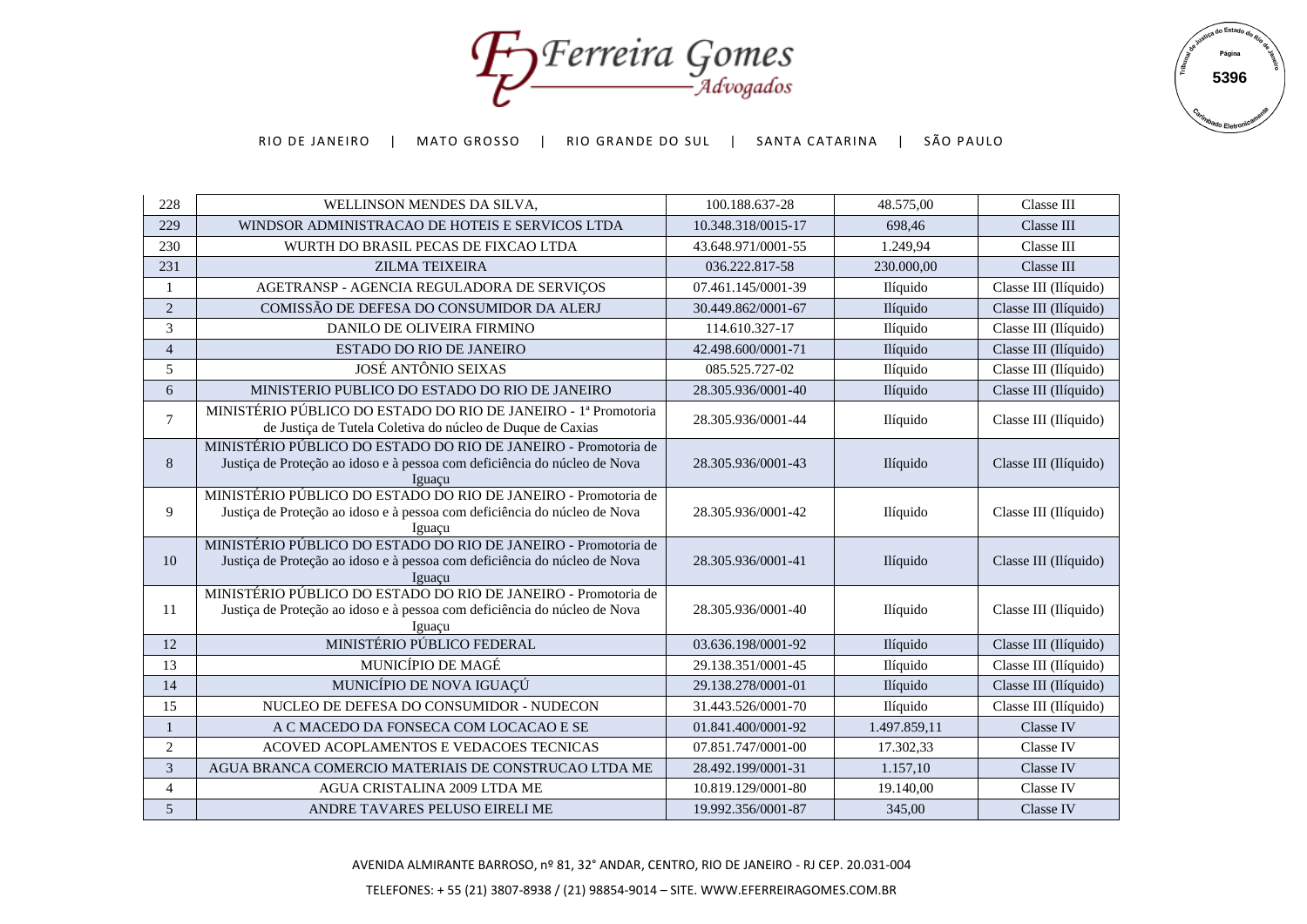Foreira Gomes



| 6                | AP NET INFORMATICA LTDA                                                    | 06.011.105/0001-22 | 3.640,00   | <b>Classe IV</b> |
|------------------|----------------------------------------------------------------------------|--------------------|------------|------------------|
| $\boldsymbol{7}$ | AUTDOOR COMERCIO E SERVICOS EIRELI                                         | 28.379.520/0001-76 | 24.545,56  | Classe IV        |
| $8\,$            | AUTON SOLUCOES AMBIENTAIS LTDA                                             | 04.399.699/0001-65 | 7.527,65   | Classe IV        |
| 9                | BELLA ROMA SECURITY DIGITAL LTDA - EPP                                     | 02.191.152/0001-44 | 59.232,24  | Classe IV        |
| 10               | BRASILIANO INTERISK CONSULTORIA E TREINAMENTO                              | 31.229.957/0001-38 | 10.047,00  | Classe IV        |
| 11               | CABIUNA SERVICOS REPROGRAFICOS LTDA                                        | 13.036.230/0001-52 | 46.625,52  | Classe IV        |
| 12               | CARBON COMÉRCIO DE LUBRIFICANTES LTDA.                                     |                    | 120.295,00 | Classe IV        |
| 13               | <b>CIDADE DAS TINTAS</b>                                                   | 08.079.362/0002-02 | 630,00     | Classe IV        |
| 14               | CMA DO BRASIL ELEVADORES LTDA - ME                                         | 13.111.071/0001-03 | 10.317,62  | Classe IV        |
| 15               | COMERCIO E INDUSTRIA DE ESTOPAS E RESIDUOS PINHEIRO LTDA                   | 42.256.057/0001-04 | 5.050,00   | Classe IV        |
| 16               | CONSTRUTEC FACILITIES COM E SER DE ENG E MANUTENCAO<br><b>EIRELI - EPP</b> | 21.184.180/0001-89 | 1.862,10   | Classe IV        |
| 17               | CONTROL-TEC PORTAS E PINTURA ELETROSTATICA LTDA EPP                        | 10.335.486/0001-72 | 13.528,00  | Classe IV        |
| 18               | <b>CUNHA ANTIGUIDADE LTDA</b>                                              | 28.691.566/0001-26 | 756,00     | Classe IV        |
| 19               | D. M. BRASIL MANUTENCAO INDUSTRIAL - ME                                    | 18.309.381/0001-50 | 3.503,13   | Classe IV        |
| 20               | DIALOGUE DIGITAL SERVICOS DE DESIGN INTERATIVO LTDA. - EPP                 | 08.893.584/0001-83 | 34.840,00  | Classe IV        |
| 21               | DUCATTUS INDÚSTRIA E COMERCIO LTDA                                         | 39.817.405/0001-52 | 4.583,28   | Classe IV        |
| 22               | ELETRICA SOLARIS COMPONENTES ELETRICOS E SOLUCOES<br>HIDRAULICAS LTDA EPPT | 10.997.678/0001-44 | 96.493,20  | Classe IV        |
| 23               | ELETROCHOK COMERCIO DE MATERIAL ELÉTRICO LTDA                              | 34.702.079/0001-14 | 155,20     | Classe IV        |
| 24               | ELETROFRIGOR PECAS LTDA ME                                                 | 07.885.198/0001-87 | 499.00     | Classe IV        |
| 25               | ELETROLAN INSTALAÇOES E MANUTENÇOES ELET                                   | 09.515.119/0001-71 | 16.937,50  | Classe IV        |
| 26               | EMPREITEIRA DE CONSTRUCAO SANTANA REIS LTDA - EPP                          | 00.000.531/0001-84 | 5.893,85   | Classe IV        |
| 27               | ENERGYMONT EQUIPAMENTOS ELETRICOS LTDA EPP                                 | 19.290.569/0001-67 | 354.594,28 | Classe IV        |
| 28               | ENGEOIL ENGENHARIA DE PROCESSOS E ANALISE DE OLEOS LTDA                    | 64.290.794/0001-58 | 4.042,00   | Classe IV        |
| 29               | ESSENCIAL ELETROMECANICA LTDA                                              | 12.449.355/0001-41 | 6.760,00   | Classe IV        |
| 30               | EV TECNOLOGIA DA INFORMACAO LTDA                                           | 23.131.507/0001-80 | 1.228,00   | Classe IV        |
| 31               | FERCORTEC INDUSTRIA, COMERCIO E REPRESENTACOES LTDA                        | 40.321.754/0001-68 | 95.442,76  | Classe IV        |
| 32               | FG INSTALACOES E MEDICOES EIRELI                                           | 30.739.069/0001-00 | 76,00      | Classe IV        |
| 33               | FILRADIO SISTEMAS DE COMUNICACAO LTDA                                      | 12.446.893/0001-82 | 345,00     | Classe IV        |
| 34               | FLASH RIO DESENTUPIDORA E SERVIÇOS LTDA                                    | 09.154.735/0001-44 | 5.700,00   | Classe IV        |

AVENIDA ALMIRANTE BARROSO, nº 81, 32° ANDAR, CENTRO, RIO DE JANEIRO - RJ CEP. 20.031-004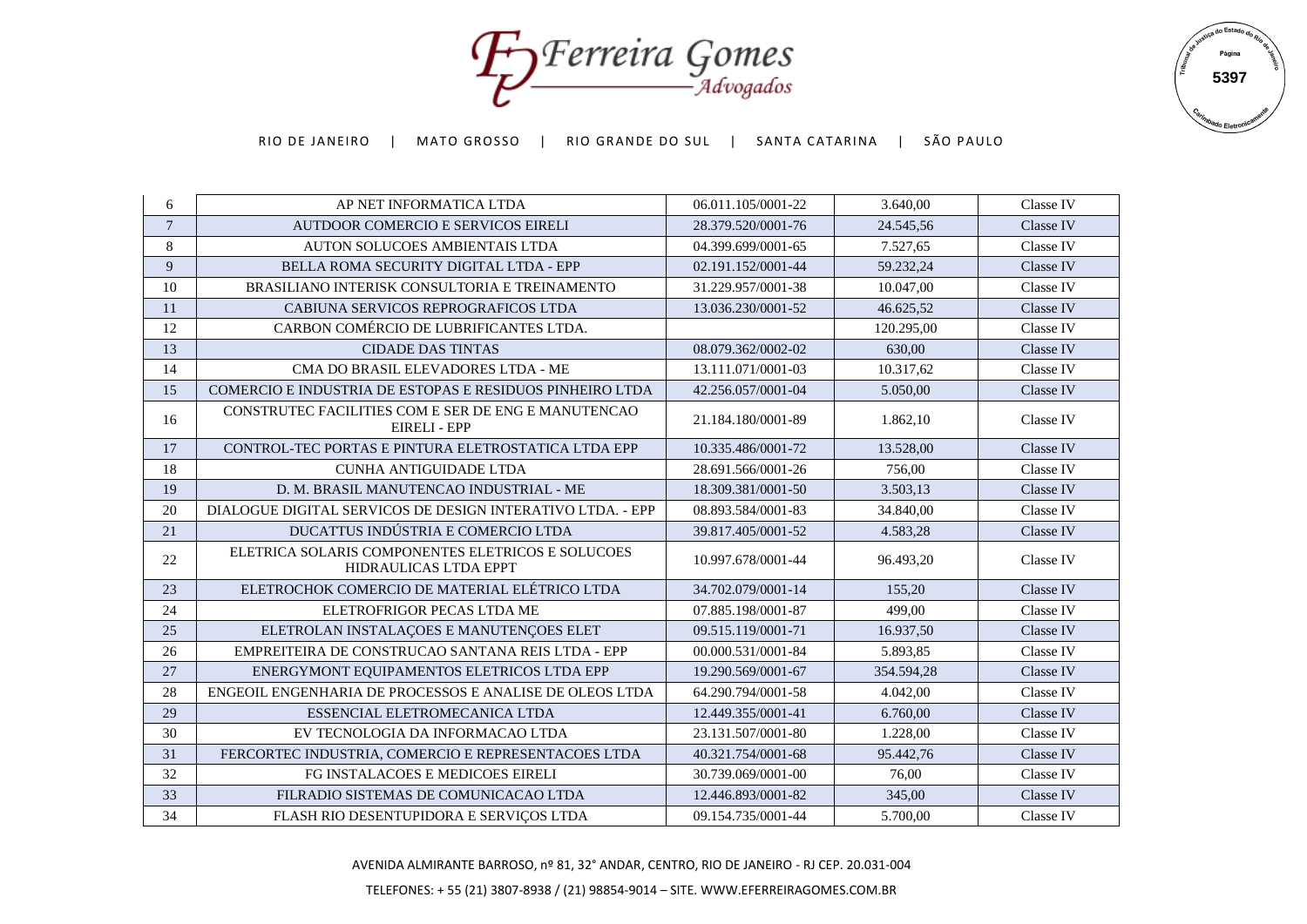Foreira Gomes



| Classe IV<br>36<br>GALPÃO CENTRO OESTE COM DE PROD AGROPECUARIOS LTDA<br>12.759.814/0001-93<br>7.392,00<br>37<br>Classe IV<br>GAMA INDUSTRIA E COMERCIO DE MAQUINAS EIRELI<br>59.850,00<br>11.379.561/0001-60<br>38<br>Classe IV<br><b>GAVIAO CORREA ENGENHARIA LTDA</b><br>02.622.494/0001-71<br>7.137,65<br>39<br>Classe IV<br>GB JUNTAS EQUIPAMENTOS INDUSTRIAIS LTDA<br>31.544.036/0001-60<br>14.624,00<br>HALONA SERVICOS LTDA - ME<br>Classe IV<br>40<br>22.732.215/0001-30<br>10.955,75<br>HEAVYMAC COMERCIO SERVICOS E DISTRIBUICAO DE<br>41<br>31.586.480/0001-48<br>7.502,07<br>Classe IV<br><b>MERCADORIAS LTDA</b><br>HES SERVICOS DE ENGENHARIA LTDA.<br>Classe IV<br>42<br>04.412.520/0001-62<br>240.319,65<br>Classe IV<br>43<br>HG ARTES GRAFICAS E FOTOLITOS LTDA<br>31.114.671/0001-07<br>750,00<br>Classe IV<br>44<br>08.003.228/0001-47<br>41.648,00<br>HINSELL SERV & COM DE MAT MEC LTDA.-ME<br>Classe IV<br>45<br>HORA CERTA EXPRESS LTDA ME<br>20.153.641/0001-93<br>1.842,29<br>2.580,24<br>Classe IV<br>46<br>HYPNEUMAT HIDRAULICA E PNEUMATICA LTDA - EPP<br>03.132.736/0001-01<br>Classe IV<br>47<br><b>IDEA SERVICOS DE COLETA LTDA</b><br>10.875.188/0001-75<br>2.610,00<br>Classe IV<br>48<br>INOVA INDUSTRIA E COMERCIO DE TINTAS EIRELI<br>29.527.898/0001-32<br>384,18<br>INTERAR COMERCIO, SERVIÇO E REPRESENTACAO DE FILTROS E<br>49<br>09.185.744/0001-00<br>3.692,00<br>Classe IV<br>REF.<br>Classe IV<br>50<br><b>J &amp; C COMERCIO E SERVICOS EIRELI ME</b><br>02.221.017/0001-02<br>264.525,52<br>51<br>J ROSSAN ELETRONICA E TELEFONIA LTDA<br>73.303.281/0001-25<br>Classe IV<br>2.333,76<br>Classe IV<br>52<br>14.000,00<br><b>JACSON DE SOUZA</b><br>31.803.676/0001-47<br>53<br>Classe IV<br>L L MOURA MANUTENCOES E SOLUCOES<br>15.349.011/0001-59<br>1.838,00<br>54<br>LABORATÓRIO BRASILEIRO DE BIOLOGIA LTDA.<br>45.100,00<br>Classe IV<br>33.524.950/0001-74<br>55<br>Classe IV<br>LOCADORA DE MAQUINAS FRITZ EIRELI EPP<br>42.315.051/0001-52<br>3.200,00<br>56<br>Classe IV<br>LOCAL SOLUTION QUALITY LTDA<br>20.787.895/0001-63<br>12.500,00<br>57<br>LOGICA TECNOLOGIA EIRELI EPP<br>Classe IV<br>03.817.776/0001-97<br>19.912,00<br>58<br>Classe IV<br>M C BELOTTI ENGENHARIA<br>26.767.656/0001-28<br>44.840,00<br>M. AMORIM E FILHOS LTDA<br>Classe IV<br>59<br>02.077.771/0001-02<br>3.850,61<br>60<br>M.S. AGENCIAMENTO DE SERVICOS A EMPRESAS<br>Classe IV<br>07.615.451/0001-82<br>1.032.083,87<br>14.007.672/0001-33<br>61<br>MARCELO DOS SANTOS BRITTO<br>1.510.00<br>Classe IV<br>62<br>1.440,00<br>MAXPLAST PRODUTOS INDUSTRIAIS LTDA.<br>09.562.800/0001-70<br>Classe IV | 35 | FLOWMAX FILTROS INDUSTRIAIS LTDA | 12.951.164/0001-83 | 36.980,72 | Classe IV |
|----------------------------------------------------------------------------------------------------------------------------------------------------------------------------------------------------------------------------------------------------------------------------------------------------------------------------------------------------------------------------------------------------------------------------------------------------------------------------------------------------------------------------------------------------------------------------------------------------------------------------------------------------------------------------------------------------------------------------------------------------------------------------------------------------------------------------------------------------------------------------------------------------------------------------------------------------------------------------------------------------------------------------------------------------------------------------------------------------------------------------------------------------------------------------------------------------------------------------------------------------------------------------------------------------------------------------------------------------------------------------------------------------------------------------------------------------------------------------------------------------------------------------------------------------------------------------------------------------------------------------------------------------------------------------------------------------------------------------------------------------------------------------------------------------------------------------------------------------------------------------------------------------------------------------------------------------------------------------------------------------------------------------------------------------------------------------------------------------------------------------------------------------------------------------------------------------------------------------------------------------------------------------------------------------------------------------------------------------------------------------------------------------------------------------------------------------------------------------------------------------------------------------------------------------------------------------------------------------------------------------------------------|----|----------------------------------|--------------------|-----------|-----------|
|                                                                                                                                                                                                                                                                                                                                                                                                                                                                                                                                                                                                                                                                                                                                                                                                                                                                                                                                                                                                                                                                                                                                                                                                                                                                                                                                                                                                                                                                                                                                                                                                                                                                                                                                                                                                                                                                                                                                                                                                                                                                                                                                                                                                                                                                                                                                                                                                                                                                                                                                                                                                                                              |    |                                  |                    |           |           |
|                                                                                                                                                                                                                                                                                                                                                                                                                                                                                                                                                                                                                                                                                                                                                                                                                                                                                                                                                                                                                                                                                                                                                                                                                                                                                                                                                                                                                                                                                                                                                                                                                                                                                                                                                                                                                                                                                                                                                                                                                                                                                                                                                                                                                                                                                                                                                                                                                                                                                                                                                                                                                                              |    |                                  |                    |           |           |
|                                                                                                                                                                                                                                                                                                                                                                                                                                                                                                                                                                                                                                                                                                                                                                                                                                                                                                                                                                                                                                                                                                                                                                                                                                                                                                                                                                                                                                                                                                                                                                                                                                                                                                                                                                                                                                                                                                                                                                                                                                                                                                                                                                                                                                                                                                                                                                                                                                                                                                                                                                                                                                              |    |                                  |                    |           |           |
|                                                                                                                                                                                                                                                                                                                                                                                                                                                                                                                                                                                                                                                                                                                                                                                                                                                                                                                                                                                                                                                                                                                                                                                                                                                                                                                                                                                                                                                                                                                                                                                                                                                                                                                                                                                                                                                                                                                                                                                                                                                                                                                                                                                                                                                                                                                                                                                                                                                                                                                                                                                                                                              |    |                                  |                    |           |           |
|                                                                                                                                                                                                                                                                                                                                                                                                                                                                                                                                                                                                                                                                                                                                                                                                                                                                                                                                                                                                                                                                                                                                                                                                                                                                                                                                                                                                                                                                                                                                                                                                                                                                                                                                                                                                                                                                                                                                                                                                                                                                                                                                                                                                                                                                                                                                                                                                                                                                                                                                                                                                                                              |    |                                  |                    |           |           |
|                                                                                                                                                                                                                                                                                                                                                                                                                                                                                                                                                                                                                                                                                                                                                                                                                                                                                                                                                                                                                                                                                                                                                                                                                                                                                                                                                                                                                                                                                                                                                                                                                                                                                                                                                                                                                                                                                                                                                                                                                                                                                                                                                                                                                                                                                                                                                                                                                                                                                                                                                                                                                                              |    |                                  |                    |           |           |
|                                                                                                                                                                                                                                                                                                                                                                                                                                                                                                                                                                                                                                                                                                                                                                                                                                                                                                                                                                                                                                                                                                                                                                                                                                                                                                                                                                                                                                                                                                                                                                                                                                                                                                                                                                                                                                                                                                                                                                                                                                                                                                                                                                                                                                                                                                                                                                                                                                                                                                                                                                                                                                              |    |                                  |                    |           |           |
|                                                                                                                                                                                                                                                                                                                                                                                                                                                                                                                                                                                                                                                                                                                                                                                                                                                                                                                                                                                                                                                                                                                                                                                                                                                                                                                                                                                                                                                                                                                                                                                                                                                                                                                                                                                                                                                                                                                                                                                                                                                                                                                                                                                                                                                                                                                                                                                                                                                                                                                                                                                                                                              |    |                                  |                    |           |           |
|                                                                                                                                                                                                                                                                                                                                                                                                                                                                                                                                                                                                                                                                                                                                                                                                                                                                                                                                                                                                                                                                                                                                                                                                                                                                                                                                                                                                                                                                                                                                                                                                                                                                                                                                                                                                                                                                                                                                                                                                                                                                                                                                                                                                                                                                                                                                                                                                                                                                                                                                                                                                                                              |    |                                  |                    |           |           |
|                                                                                                                                                                                                                                                                                                                                                                                                                                                                                                                                                                                                                                                                                                                                                                                                                                                                                                                                                                                                                                                                                                                                                                                                                                                                                                                                                                                                                                                                                                                                                                                                                                                                                                                                                                                                                                                                                                                                                                                                                                                                                                                                                                                                                                                                                                                                                                                                                                                                                                                                                                                                                                              |    |                                  |                    |           |           |
|                                                                                                                                                                                                                                                                                                                                                                                                                                                                                                                                                                                                                                                                                                                                                                                                                                                                                                                                                                                                                                                                                                                                                                                                                                                                                                                                                                                                                                                                                                                                                                                                                                                                                                                                                                                                                                                                                                                                                                                                                                                                                                                                                                                                                                                                                                                                                                                                                                                                                                                                                                                                                                              |    |                                  |                    |           |           |
|                                                                                                                                                                                                                                                                                                                                                                                                                                                                                                                                                                                                                                                                                                                                                                                                                                                                                                                                                                                                                                                                                                                                                                                                                                                                                                                                                                                                                                                                                                                                                                                                                                                                                                                                                                                                                                                                                                                                                                                                                                                                                                                                                                                                                                                                                                                                                                                                                                                                                                                                                                                                                                              |    |                                  |                    |           |           |
|                                                                                                                                                                                                                                                                                                                                                                                                                                                                                                                                                                                                                                                                                                                                                                                                                                                                                                                                                                                                                                                                                                                                                                                                                                                                                                                                                                                                                                                                                                                                                                                                                                                                                                                                                                                                                                                                                                                                                                                                                                                                                                                                                                                                                                                                                                                                                                                                                                                                                                                                                                                                                                              |    |                                  |                    |           |           |
|                                                                                                                                                                                                                                                                                                                                                                                                                                                                                                                                                                                                                                                                                                                                                                                                                                                                                                                                                                                                                                                                                                                                                                                                                                                                                                                                                                                                                                                                                                                                                                                                                                                                                                                                                                                                                                                                                                                                                                                                                                                                                                                                                                                                                                                                                                                                                                                                                                                                                                                                                                                                                                              |    |                                  |                    |           |           |
|                                                                                                                                                                                                                                                                                                                                                                                                                                                                                                                                                                                                                                                                                                                                                                                                                                                                                                                                                                                                                                                                                                                                                                                                                                                                                                                                                                                                                                                                                                                                                                                                                                                                                                                                                                                                                                                                                                                                                                                                                                                                                                                                                                                                                                                                                                                                                                                                                                                                                                                                                                                                                                              |    |                                  |                    |           |           |
|                                                                                                                                                                                                                                                                                                                                                                                                                                                                                                                                                                                                                                                                                                                                                                                                                                                                                                                                                                                                                                                                                                                                                                                                                                                                                                                                                                                                                                                                                                                                                                                                                                                                                                                                                                                                                                                                                                                                                                                                                                                                                                                                                                                                                                                                                                                                                                                                                                                                                                                                                                                                                                              |    |                                  |                    |           |           |
|                                                                                                                                                                                                                                                                                                                                                                                                                                                                                                                                                                                                                                                                                                                                                                                                                                                                                                                                                                                                                                                                                                                                                                                                                                                                                                                                                                                                                                                                                                                                                                                                                                                                                                                                                                                                                                                                                                                                                                                                                                                                                                                                                                                                                                                                                                                                                                                                                                                                                                                                                                                                                                              |    |                                  |                    |           |           |
|                                                                                                                                                                                                                                                                                                                                                                                                                                                                                                                                                                                                                                                                                                                                                                                                                                                                                                                                                                                                                                                                                                                                                                                                                                                                                                                                                                                                                                                                                                                                                                                                                                                                                                                                                                                                                                                                                                                                                                                                                                                                                                                                                                                                                                                                                                                                                                                                                                                                                                                                                                                                                                              |    |                                  |                    |           |           |
|                                                                                                                                                                                                                                                                                                                                                                                                                                                                                                                                                                                                                                                                                                                                                                                                                                                                                                                                                                                                                                                                                                                                                                                                                                                                                                                                                                                                                                                                                                                                                                                                                                                                                                                                                                                                                                                                                                                                                                                                                                                                                                                                                                                                                                                                                                                                                                                                                                                                                                                                                                                                                                              |    |                                  |                    |           |           |
|                                                                                                                                                                                                                                                                                                                                                                                                                                                                                                                                                                                                                                                                                                                                                                                                                                                                                                                                                                                                                                                                                                                                                                                                                                                                                                                                                                                                                                                                                                                                                                                                                                                                                                                                                                                                                                                                                                                                                                                                                                                                                                                                                                                                                                                                                                                                                                                                                                                                                                                                                                                                                                              |    |                                  |                    |           |           |
|                                                                                                                                                                                                                                                                                                                                                                                                                                                                                                                                                                                                                                                                                                                                                                                                                                                                                                                                                                                                                                                                                                                                                                                                                                                                                                                                                                                                                                                                                                                                                                                                                                                                                                                                                                                                                                                                                                                                                                                                                                                                                                                                                                                                                                                                                                                                                                                                                                                                                                                                                                                                                                              |    |                                  |                    |           |           |
|                                                                                                                                                                                                                                                                                                                                                                                                                                                                                                                                                                                                                                                                                                                                                                                                                                                                                                                                                                                                                                                                                                                                                                                                                                                                                                                                                                                                                                                                                                                                                                                                                                                                                                                                                                                                                                                                                                                                                                                                                                                                                                                                                                                                                                                                                                                                                                                                                                                                                                                                                                                                                                              |    |                                  |                    |           |           |
|                                                                                                                                                                                                                                                                                                                                                                                                                                                                                                                                                                                                                                                                                                                                                                                                                                                                                                                                                                                                                                                                                                                                                                                                                                                                                                                                                                                                                                                                                                                                                                                                                                                                                                                                                                                                                                                                                                                                                                                                                                                                                                                                                                                                                                                                                                                                                                                                                                                                                                                                                                                                                                              |    |                                  |                    |           |           |
|                                                                                                                                                                                                                                                                                                                                                                                                                                                                                                                                                                                                                                                                                                                                                                                                                                                                                                                                                                                                                                                                                                                                                                                                                                                                                                                                                                                                                                                                                                                                                                                                                                                                                                                                                                                                                                                                                                                                                                                                                                                                                                                                                                                                                                                                                                                                                                                                                                                                                                                                                                                                                                              |    |                                  |                    |           |           |
|                                                                                                                                                                                                                                                                                                                                                                                                                                                                                                                                                                                                                                                                                                                                                                                                                                                                                                                                                                                                                                                                                                                                                                                                                                                                                                                                                                                                                                                                                                                                                                                                                                                                                                                                                                                                                                                                                                                                                                                                                                                                                                                                                                                                                                                                                                                                                                                                                                                                                                                                                                                                                                              |    |                                  |                    |           |           |
|                                                                                                                                                                                                                                                                                                                                                                                                                                                                                                                                                                                                                                                                                                                                                                                                                                                                                                                                                                                                                                                                                                                                                                                                                                                                                                                                                                                                                                                                                                                                                                                                                                                                                                                                                                                                                                                                                                                                                                                                                                                                                                                                                                                                                                                                                                                                                                                                                                                                                                                                                                                                                                              |    |                                  |                    |           |           |
|                                                                                                                                                                                                                                                                                                                                                                                                                                                                                                                                                                                                                                                                                                                                                                                                                                                                                                                                                                                                                                                                                                                                                                                                                                                                                                                                                                                                                                                                                                                                                                                                                                                                                                                                                                                                                                                                                                                                                                                                                                                                                                                                                                                                                                                                                                                                                                                                                                                                                                                                                                                                                                              |    |                                  |                    |           |           |

AVENIDA ALMIRANTE BARROSO, nº 81, 32° ANDAR, CENTRO, RIO DE JANEIRO - RJ CEP. 20.031-004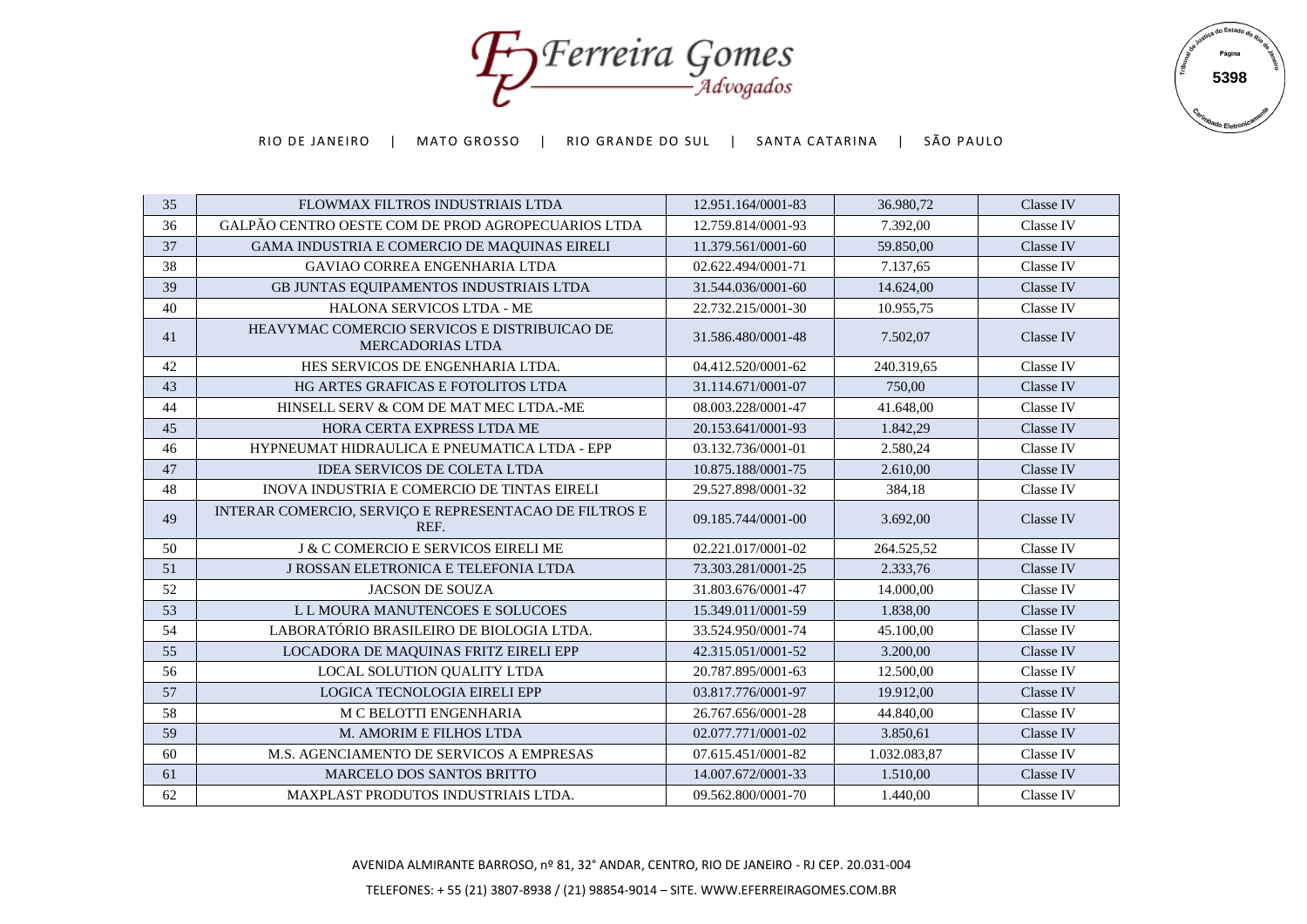Fy Ferreira Gomes



| 63 | MEGAPIXEL COMPONENTES ELETRO ELETRONICOS E SERVIÇOS<br>LTDA-ME                       | 08.542.833/0001-96 | 27.931,66 | Classe IV |
|----|--------------------------------------------------------------------------------------|--------------------|-----------|-----------|
| 64 | METALURGICA BRASAUPA INDUSTRIA E COMERCIO EIRELI                                     | 00.210.131/0001-01 | 50.200,00 | Classe IV |
| 65 | MKT MIDIAS DIGITAIS E NOVOS NEGOCIOS EIRELI                                          | 31.389.220/0001-82 | 15.066,53 | Classe IV |
| 66 | MM&JM MATERIAIS DE CONSTRUCAO LTDA ME                                                | 18.969.412/0001-08 | 7.660,26  | Classe IV |
| 67 | MMA 3 RJ COMÉRCIO E SERVIÇOS LTDA                                                    | 08.225.860/0001-35 | 9.986,00  | Classe IV |
| 68 | MSP SERVICE COMERCIO MANUTENCAO E REPARACAO DE<br>EQUIPAMENTOS LTDA                  | 12.442.134/0001-41 | 2.639,53  | Classe IV |
| 69 | <b>MYIO AUTOMACAO LTDA</b>                                                           | 27.222.019/0001-39 | 845,00    | Classe IV |
| 70 | PACS SERVICOS TECNICOS DE ENGENHARIA LTDA                                            | 38.061.377/0001-23 | 23.437,50 | Classe IV |
| 71 | PATAMAR CONSTRUÇÕES E SERVIÇOS EIRELI                                                | 13.972.530/0001-43 | 29.733,22 | Classe IV |
| 72 | PLANAC MAQUINAS E FERRAMENTAS LTDA                                                   | 27.671.276/0001-58 | 2.577,29  | Classe IV |
| 73 | PONTO 22 ELETRONICA LTDA                                                             | 03.387.028/0001-11 | 1.953,34  | Classe IV |
| 74 | POTENCIA MATERIAIS DE CONSTRUCAO EIRELI                                              | 22.356.205/0001-47 | 3.243,75  | Classe IV |
| 75 | PREMIER COMERCIO ATACADISTA DE MATERIAIS ELETRICOS<br><b>HIDRAULICOS E MATERIAIS</b> | 24.393.377/0001-16 | 730,80    | Classe IV |
| 76 | PRINCESA DE CABO FRIO LTDA ME                                                        | 08.974.577/0002-97 | 35.869,95 | Classe IV |
| 77 | PS 21 PRODUCOES PROMOCIONAIS E EVENTOS LTDA                                          | 11.186.439/0001-77 | 879.53    | Classe IV |
| 78 | QUALIFUSO COMERCIO E FERRAGENS LTDA                                                  | 09.653.183/0001-19 | 12.529,04 | Classe IV |
| 79 | R T J COMERCIO DE PAPELARIA EIRELI ME                                                | 28.863.681/0001-30 | 1.000,00  | Classe IV |
| 80 | R3TI SISTEMA DE IMPRESSÃO LTDA                                                       | 04.225.737/0001-63 | 2.860,00  | Classe IV |
| 81 | REAL FRIO REFRIGERACAO EIRELI                                                        | 34.317.810/0001-98 | 3.231,75  | Classe IV |
| 82 | RECIGASES AMBIENTAL DE REFRIGERACAO LTDA                                             | 08.892.204/0001-96 | 1.440.00  | Classe IV |
| 83 | RED SAFETY SEGURANÇA CONTRA INCENDIO LTDA                                            | 05.161.932/0001-30 | 21.220,68 | Classe IV |
| 84 | REDUZA MAIS FERRAMENTAS INDUSTRIAIS LTDA                                             | 09.265.341/0001-63 | 13.057,38 | Classe IV |
| 85 | RELUZ EQUIPAMENTOS ELETRICOS LTDA                                                    | 73.592.156/0001-82 | 22.512,26 | Classe IV |
| 86 | RIEX EQUIPAMENTOS CONTRA INCENDIO LTDA                                               | 28.244.416/0001-74 | 10.355,92 | Classe IV |
| 87 | RIKI METALURGICA LTDA                                                                | 28.034.924/0001-28 | 23.908,00 | Classe IV |
| 88 | RIOOFFSITE SERVIÇOS DE FITOTECA LTDA.                                                | 08.794.730/0001-13 | 1.378,87  | Classe IV |
| 89 | RODRIGUES E LUCENA CONSTRUTORA LTDA                                                  | 02.313.266/0001-10 | 69.801.78 | Classe IV |
| 90 | S.O.S. DEDETIZADORA LTDA - ME                                                        | 12.331.056/0001-08 | 40.066,70 | Classe IV |
|    |                                                                                      |                    |           |           |

AVENIDA ALMIRANTE BARROSO, nº 81, 32° ANDAR, CENTRO, RIO DE JANEIRO - RJ CEP. 20.031-004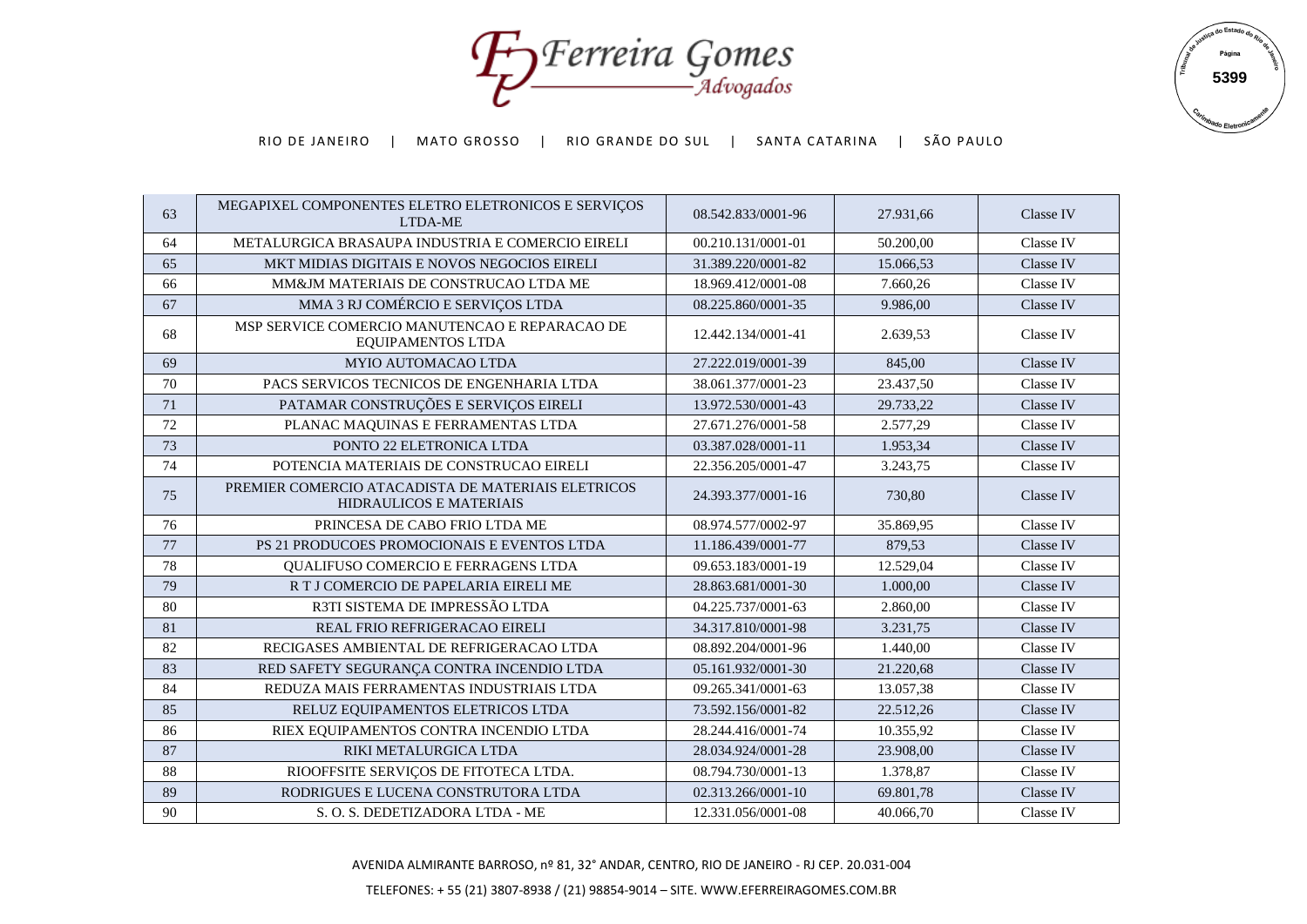Forreira Gomes



| 91  | S.O VIEIRAS CONSERVAÇÃO DE AREAS VERDES LTDA-ME        | 09.231.730/0001-78 | 199.229,40   | Classe IV        |
|-----|--------------------------------------------------------|--------------------|--------------|------------------|
| 92  | <b>SEVEN LOGISTICS LTDA - ME</b>                       | 13.743.519/0001-01 | 9.440,00     | Classe IV        |
| 93  | SILINOX SILICONES ABRASIVOS E FIXACAO LTDA.            | 09.535.639/0001-46 | 1.801,20     | Classe IV        |
| 94  | SOCOMPRESSORES SERVICOS LTDA                           | 03.447.408/0001-02 | 5.567,00     | Classe IV        |
| 95  | SOLETEC INDUSTRIA E COMERCIO LTDA                      | 04.613.507/0001-71 | 1.650,00     | Classe IV        |
| 96  | STAHL RIO CABOS E EQUIPAMENTOS PARA ELEVACAO LTDA EPP  | 25.250.737/0001-93 | 19.238,60    | Classe IV        |
| 97  | STAND UP PROMOCAO E EVENTOS EIRELI - ME                | 26.428.477/0001-66 | 22.823,36    | Classe IV        |
| 98  | SUPPLY BRASIL COMERCIO E SERVICOS LTDA EPP             | 08.804.421/0001-87 | 1.574.769,76 | Classe IV        |
| 99  | SUPRI MEIER INFORMATICA COMERCIAL LTDA                 | 08.727.003/0001-33 | 8.430,00     | Classe IV        |
| 100 | TECROOL TECNOLOGIA E SERVICOS LTDA                     | 07.522.040/0001-42 | 5.463,00     | Classe IV        |
| 101 | <b>THIAGO RIBEIRO</b>                                  | 22.819.855/0001-81 | 8.960,00     | Classe IV        |
| 102 | TINDARO ENGENHARIA E EMPREENDIMENTOS IMOBILIARIOS LTDA | 09.813.950/0001-00 | 24.637,46    | Classe IV        |
| 103 | UNIFORT CONFECCOES E COMERCIO                          | 18.150.947/0001-44 | 5.418,00     | Classe IV        |
| 104 | VH & M PAPELARIA E INFORMATICA LTDA ME                 | 18.283.401/0001-61 | 3.261,70     | Classe IV        |
| 105 | V L FERRARI INDUSTRIA E COMERCIO DE ROUPAS ME          | 73.231.185/0001-19 | 24.002,70    | Classe IV        |
| 106 | VEDATEC REPRESENTAÇÃO E COMERCIO LTDA                  | 34.253.731/0001-60 | 5.143,68     | Classe IV        |
| 107 | VIALINK TELECOM LTDA                                   | 97.468.425/0001-61 | 11.900,00    | Classe IV        |
| 108 | <b>VIDROS RIO 2004 LTDA</b>                            | 02.021.857/0001-13 | 30.924,00    | Classe IV        |
| 109 | VINIFER COMERCIO DE FERRO LTDA                         | 03.320.772/0001-07 | 3.353,42     | <b>Classe IV</b> |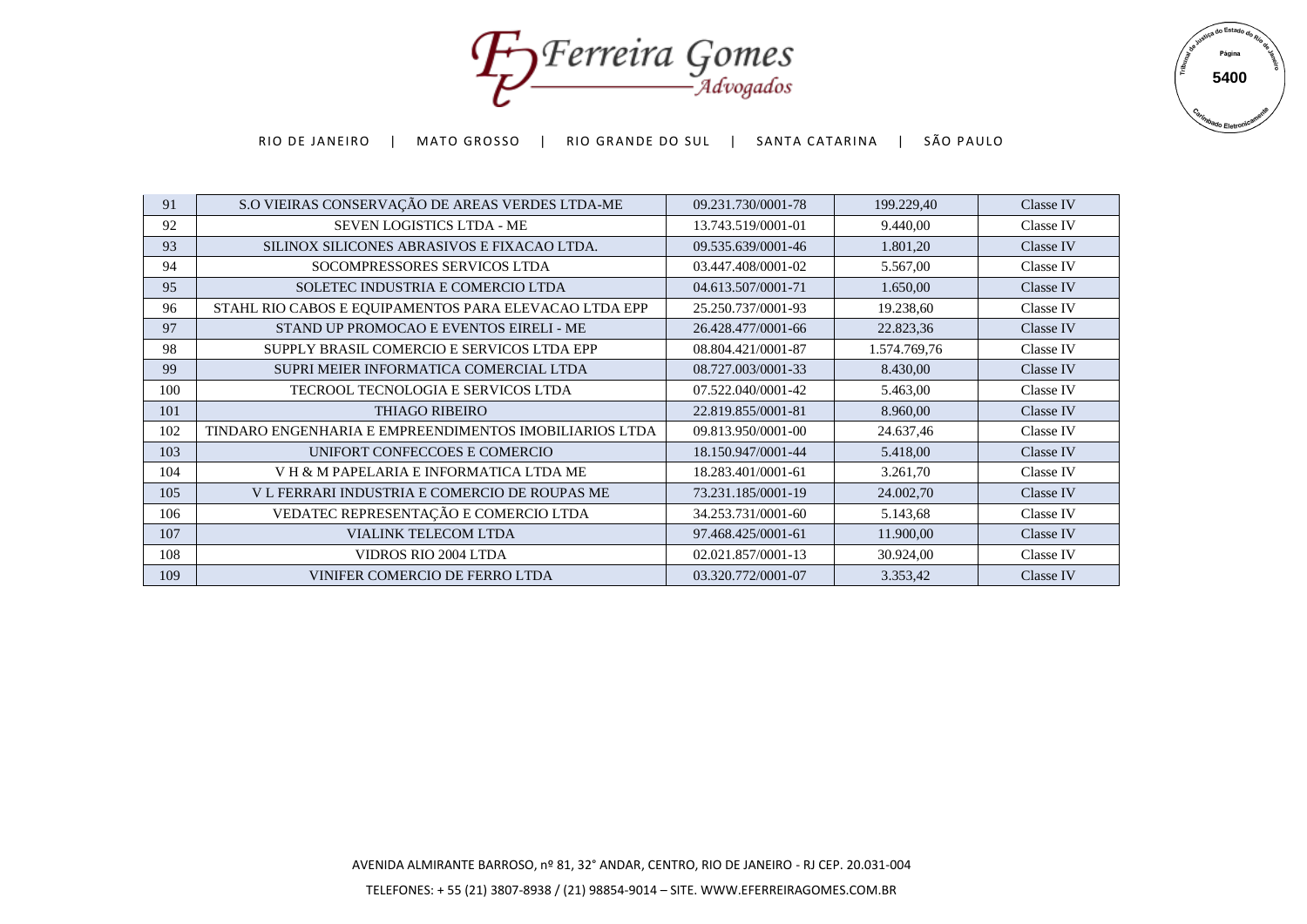



## **QUADRO GERAL DE CREDORES**

# RIO TRENS PARTICIPAÇÕES S.A.

**R i o T r e n s , C N P J 0 2 . 7 2 0 . 7 0 0 / 0 0 0 1 - 8 6**



| N <sub>10</sub> | <b>Nome/Nome Empresarial</b>             | <b>IDENTIFICACAO</b> | Valor em R\$  | <b>Classe</b> |
|-----------------|------------------------------------------|----------------------|---------------|---------------|
|                 | GUMI BRASIL PARTICIPACOES S.A            | 31.035.548/0001-09   | 45.000.000.00 | Classe III    |
|                 | SUPERVIA CONCESS. DE TRANSP. FERROV.S.A. | 02.735.385/0001-60   | 331.227,64    | Classe III    |

AVENIDA ALMIRANTE BARROSO, nº 81, 32° ANDAR, CENTRO, RIO DE JANEIRO - RJ CEP. 20.031-004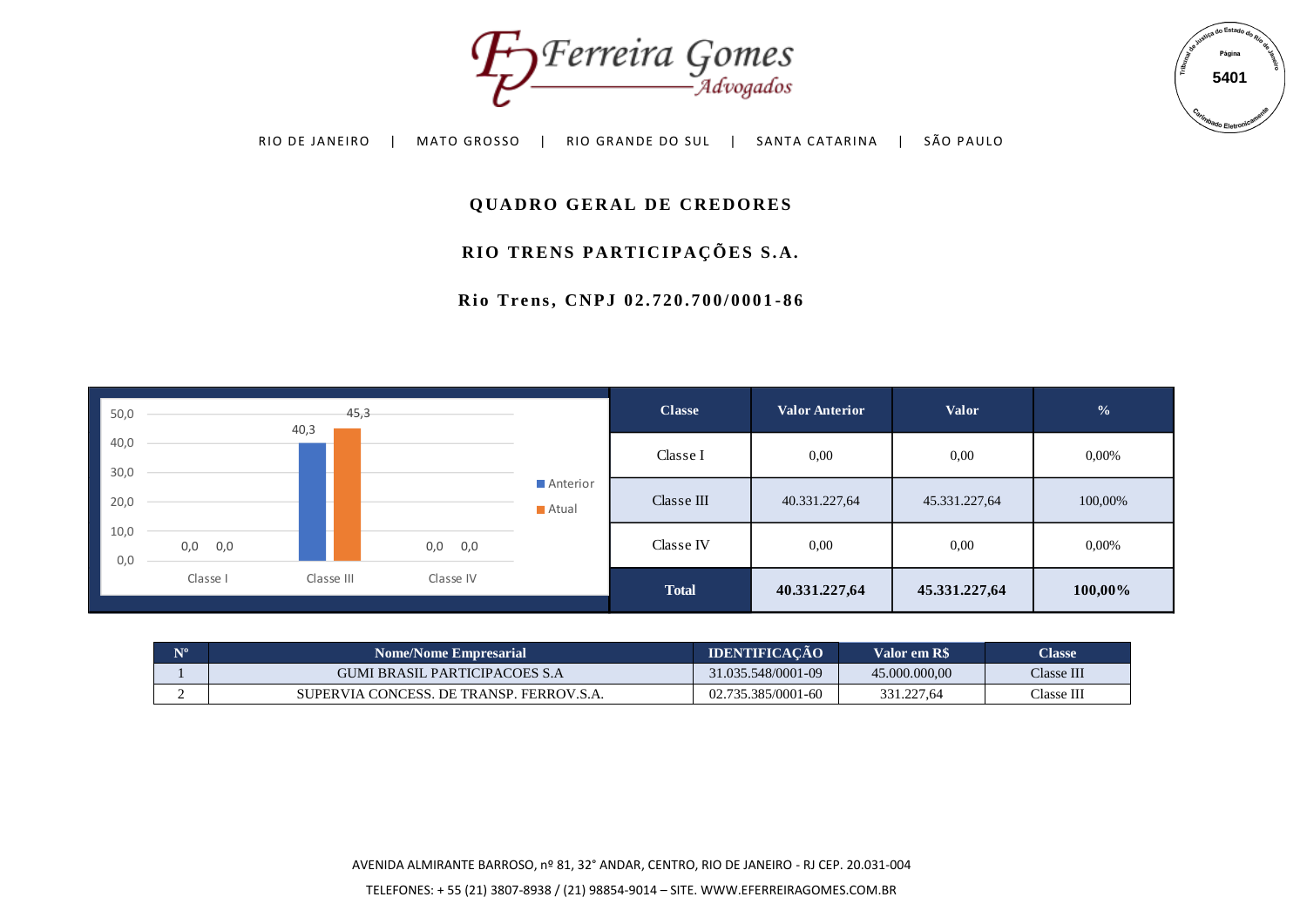



# **QUADRO GERAL DE CREDORES**

# F.L.O.S.P.E. EMPREENDIMENTOS E PARTICIPAÇÕES S.A.

**F . L . O . S . P . E . , C N P J 1 4 . 7 8 7 . 2 2 6 / 0 0 0 1 - 9 9**



| $\mathbf{N}^{\mathbf{o}}$ | <b>Nome/Nome Empresarial</b>             | <b>IDENTIFICACAO</b> | Valor em R\$ | <b>Classe</b> |
|---------------------------|------------------------------------------|----------------------|--------------|---------------|
|                           | SUPERVIA CONCESS. DE TRANSP. FERROV.S.A. | 02.735.385/0001-60   | 1.624.445,43 | Classe III    |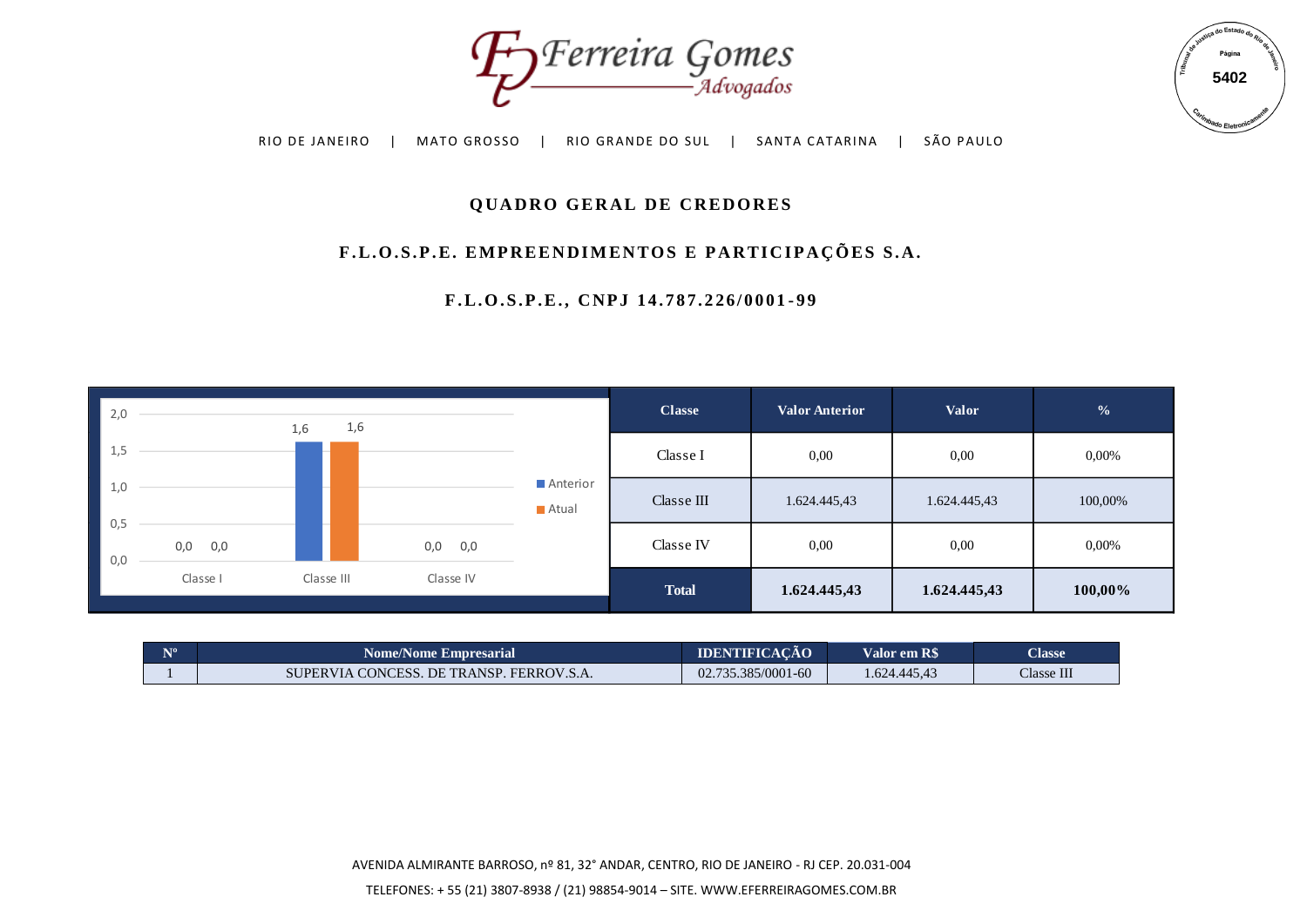



# **QUADRO GERAL DE CREDORES**

# SC EMPREENDIMENTOS E PARTICIPAÇÕES S.A.

| $\checkmark$<br>- Advogados<br>SÃO PAULO<br>SANTA CATARINA<br>RIO DE JANEIRO<br>MATO GROSSO<br>RIO GRANDE DO SUL |             |              |            |                   |                                             |                       |               | 5403<br><i>Irimbado</i> Eletron <sup>i</sup> |  |
|------------------------------------------------------------------------------------------------------------------|-------------|--------------|------------|-------------------|---------------------------------------------|-----------------------|---------------|----------------------------------------------|--|
| <b>QUADRO GERAL DE CREDORES</b>                                                                                  |             |              |            |                   |                                             |                       |               |                                              |  |
|                                                                                                                  |             |              |            |                   | SC EMPREENDIMENTOS E PARTICIPAÇÕES S.A.     |                       |               |                                              |  |
|                                                                                                                  |             |              |            |                   | SC Empreendimentos, CNPJ 03.781.576/0001-21 |                       |               |                                              |  |
| 35,0                                                                                                             |             | 30,9<br>30,9 |            |                   | <b>Classe</b>                               | <b>Valor Anterior</b> | <b>Valor</b>  | $\frac{6}{6}$                                |  |
| 30,0<br>25,0                                                                                                     |             |              |            |                   | Classe I                                    | 0,00                  | 0,00          | 0,00%                                        |  |
| 20,0<br>15,0<br>10,0                                                                                             |             |              |            | Anterior<br>Atual | Classe $\rm III$                            | 30.921.372,90         | 30.921.372,90 | 100,00%                                      |  |
| 5,0<br>0,0                                                                                                       | $0,0$ $0,0$ |              | 0,0<br>0,0 |                   | Classe IV                                   | 0,00                  | 0,00          | 0,00%                                        |  |
|                                                                                                                  | Classe I    | Classe III   | Classe IV  |                   | <b>Total</b>                                | 30.921.372,90         | 30.921.372,90 | 100,00%                                      |  |

| N <sub>10</sub> | <b>Nome/Nome Empresarial</b>             | <b>IDENTIFICACÃO</b> | Valor em R\$' | <b>Classe</b> |
|-----------------|------------------------------------------|----------------------|---------------|---------------|
|                 | SUPERVIA CONCESS. DE TRANSP. FERROV.S.A. | 02.735.385/0001-60   | 30.921.372,90 | Classe III    |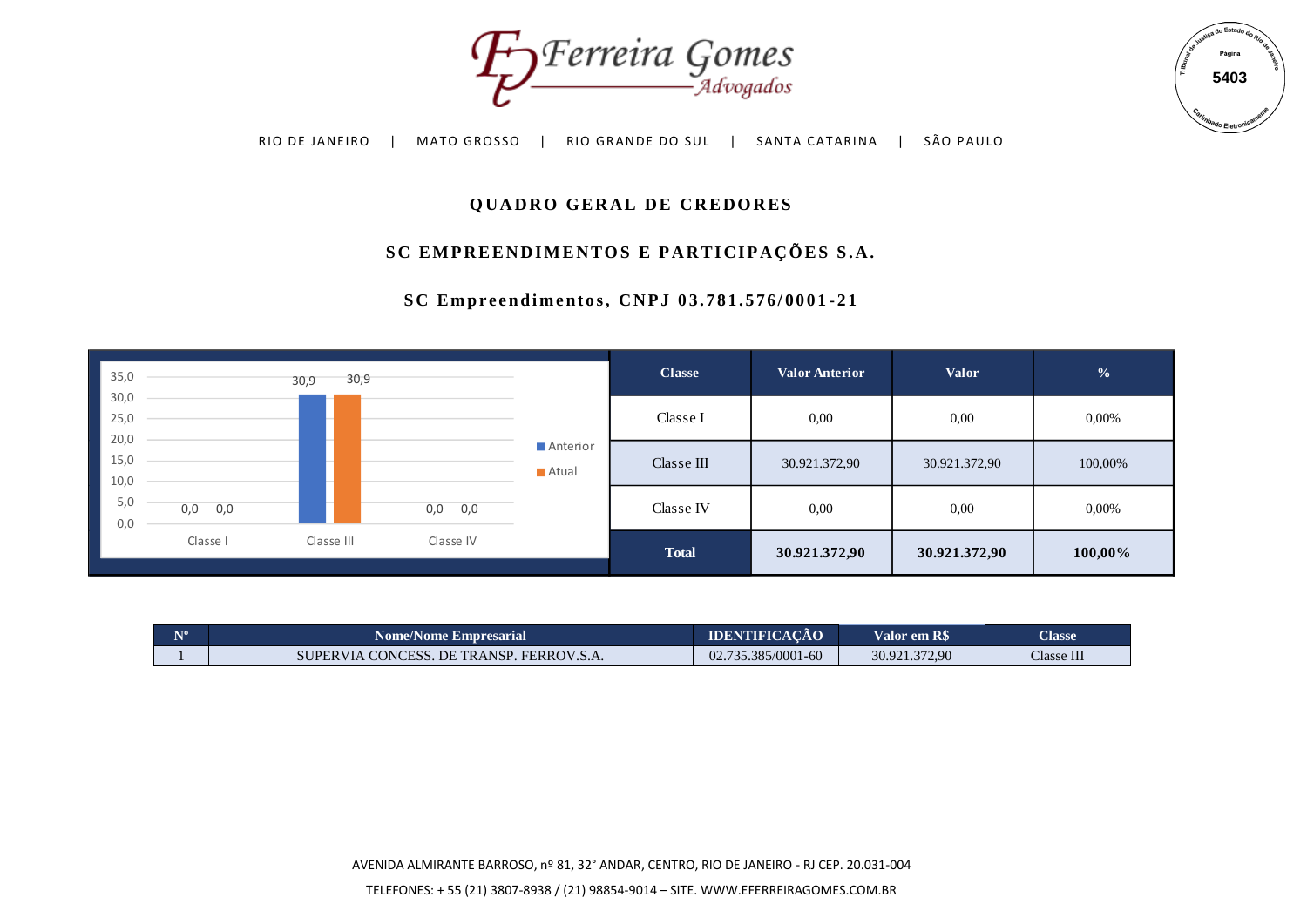



# **QUADRO GERAL DE CREDORES**

# TELEFÉRICOS DO RIO DE JANEIRO S.A.

**T e l e f é r i c o s , C N P J 1 2 . 5 9 2 . 7 0 8 / 0 0 0 1 - 6 8**



| $N^{\circ}$ | <b>Nome/Nome Empresarial</b>             | <b>IDENTIFICACAO</b> | Valor em R\$  | <b>Classe</b> |
|-------------|------------------------------------------|----------------------|---------------|---------------|
|             | SUPERVIA CONCESS. DE TRANSP. FERROV.S.A. | 02.735.385/0001-60   | 30.921.372,90 | Classe III    |